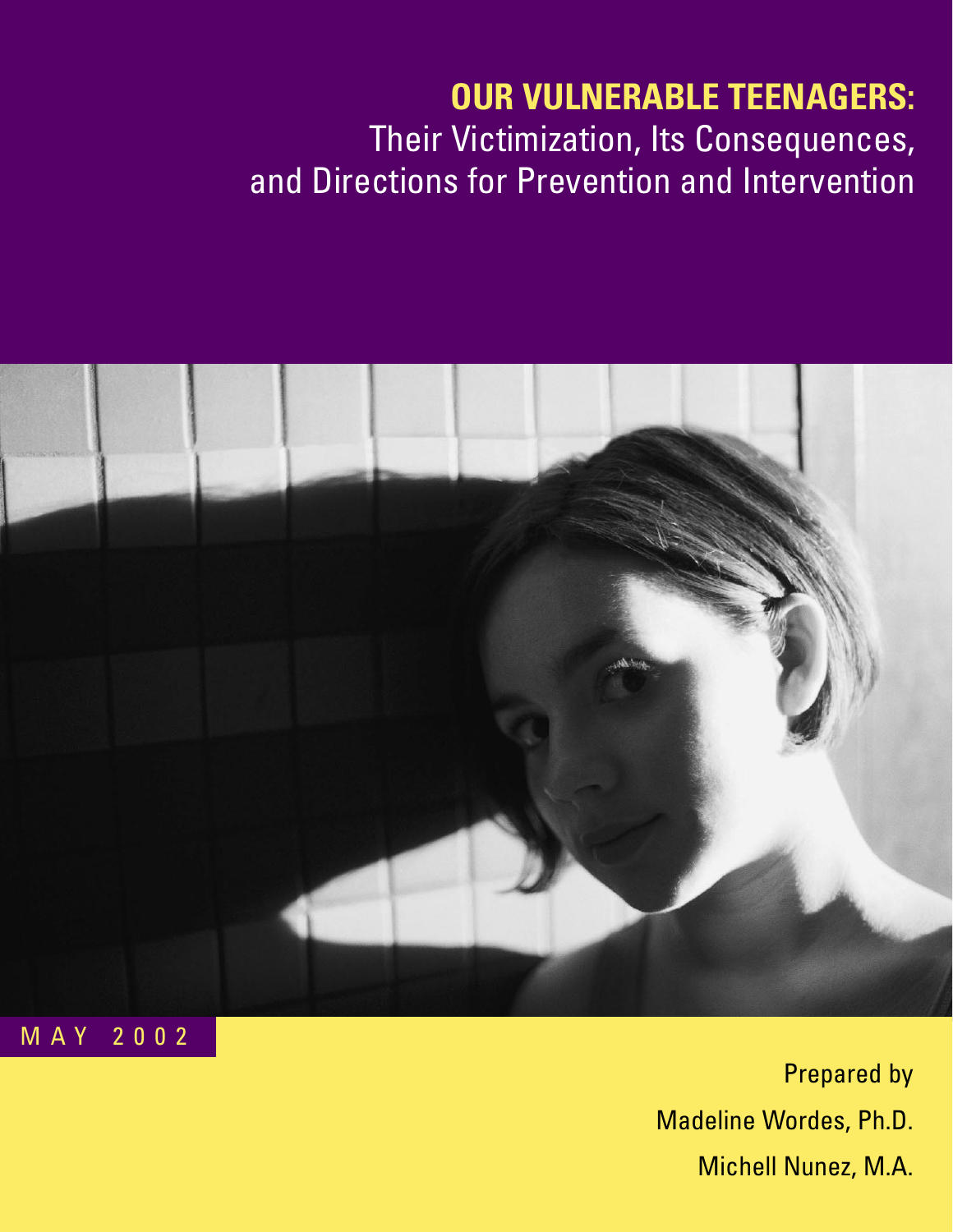# **OUR VULNERABLE TEENAGERS:**

**Their Victimization, Its Consequences, and Directions for Prevention and Intervention**



The National Council on Crime and Delinquency, founded in 1907, is a nonprofit organization which promotes effective, humane, fair and economically sound solutions to family, community and justice problems. NCCD conducts research, promotes reform initiatives, and seeks to work with individuals, public and private organizations and the media to prevent and reduce crime and delinquency.

# THE NATIONAL CENTER FOR ictims of Cr

The National Center for Victims of Crime is the nation's leading resource and advocacy organization dedicated to serving individuals, families, and communities harmed by crime. Working with local, state, and federal partners, the National Center:

- Provides direct services and resources to victims of crime and victim service providers;
- Advocates for passage of laws and public policies that create resources and secure rights and protection for crime victims;
- Delivers training and technical assistance to victim service organizations, counselors, attorneys, criminal justice agencies, and allied professionals; and
- Fosters cutting-edge thinking about the impact of crime and the ways in which each of us can help victims of crime regain control of their lives.

Prepared by Madeline Wordes, Ph.D. Michell Nunez, M.A. May 2002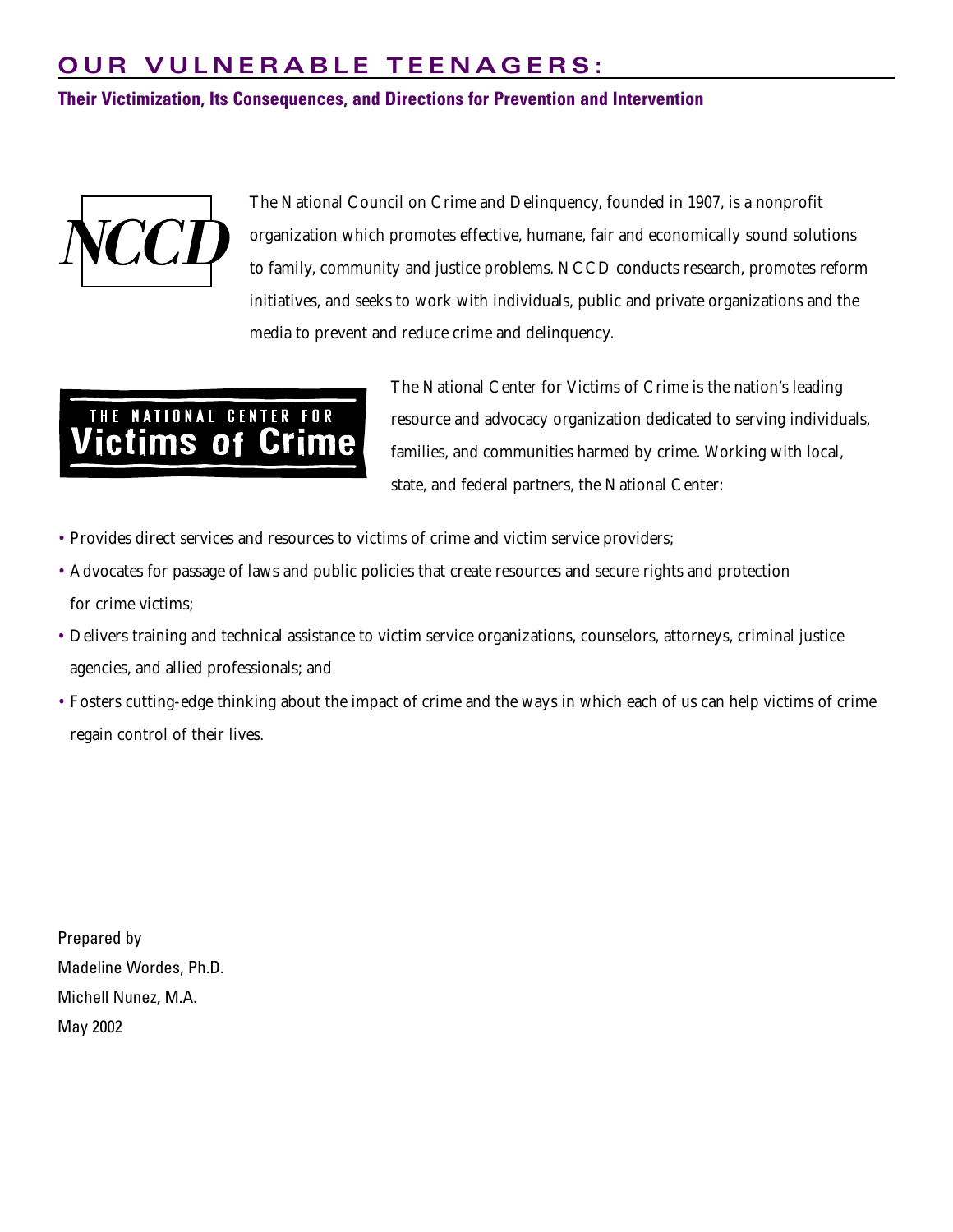# **ACKNOWLEDGEMENTS**

This report has been authored by the National Council on Crime and Delinquency, with assistance from the National Center for Victims of Crime. The authors would like to thank the NCCD staff who provided invaluable research and editorial assistance with this project: Priscilla Aguirre, Giselle Barry, Sandra English, Dr. Barry Krisberg, Eileen Poe-Yamagata, Judy Wallen, and Dr. Angie Wolf. Among those at the National Center for Victims of Crime who were instrumental in providing insight into the current practices of victim service organization were Executive Director Susan Herman, Michael Kaiser, and Lynn Iannarelli.

Finally, we would also like to extend our gratitude to the Jessie Ball duPont Fund, which funded this study, and in particular, Senior Program Officer Sally Douglass who provided much needed assistance with the administration of the project. The Fund and its Board of Trustees have become national leaders in support of research on youth, and we are grateful for their continued commitment to serving this vulnerable population.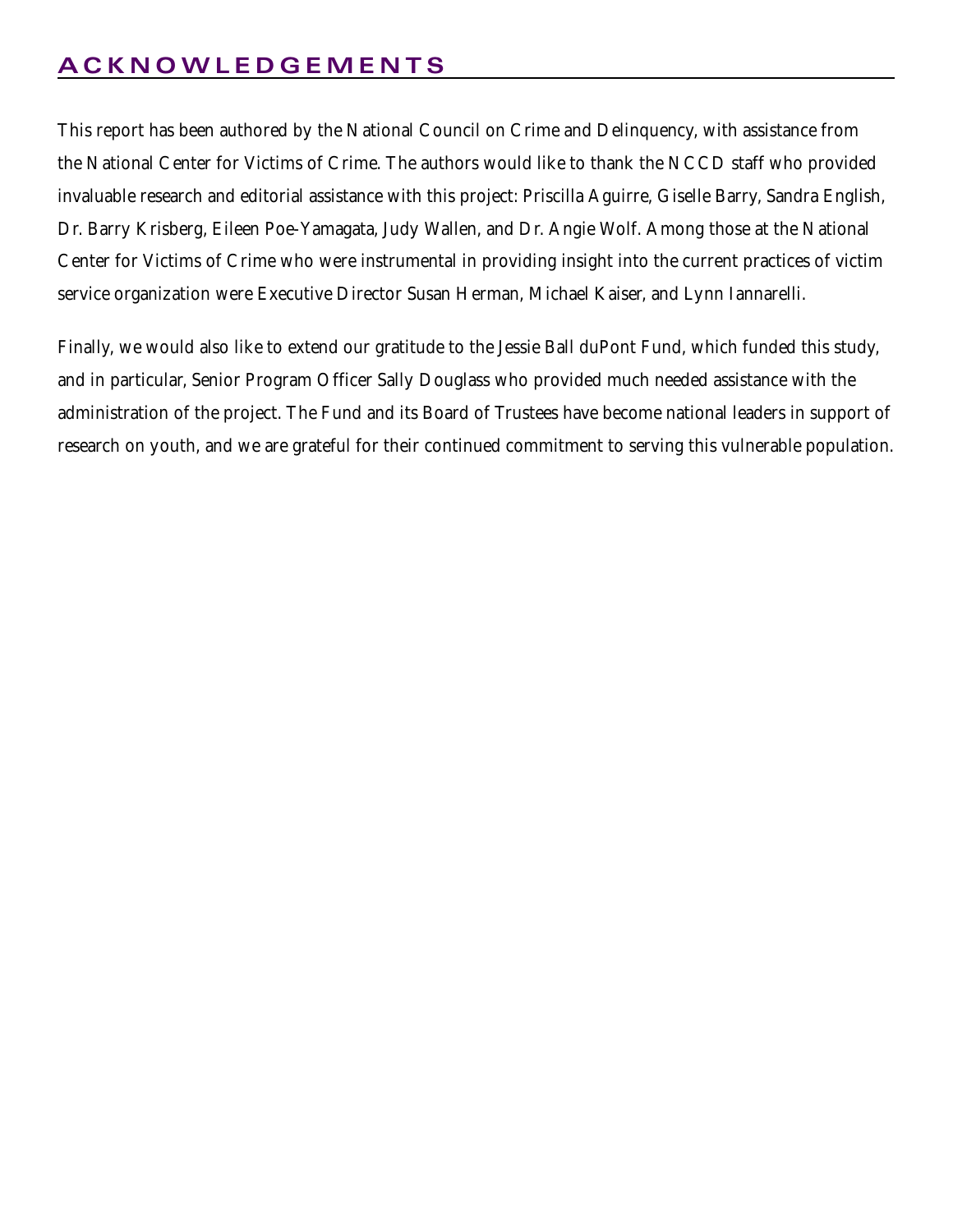# **OUR VULNERABLE TEENAGERS:**

**Their Victimization, Its Consequences, and Directions for Prevention and Intervention**

# **Table of Contents**

| <b>Victimization in School</b><br>4<br>$\boldsymbol{5}$<br><b>Victimization in High-Risk Areas</b><br>$\frac{6}{7}$<br>Differences in Victimization by Gender<br>Differences in Victimization by Race/Ethnicity<br>Victimization Issues and Juveniles within the Justice System<br>11<br>11<br><b>Patterns of Victimization</b><br>12<br><b>Section Summary</b><br><b>Section II: Consequences of Teenage Victimization</b><br>13<br><b>Effects on School Performance</b><br>13<br>13<br>Effects on Health, Mental Health, and Substance Abuse<br>14<br><b>Effects on Homelessness and Running Away</b><br>14<br><b>Effects on Delinquent Behavior</b><br><b>Section Summary</b><br>15 |
|----------------------------------------------------------------------------------------------------------------------------------------------------------------------------------------------------------------------------------------------------------------------------------------------------------------------------------------------------------------------------------------------------------------------------------------------------------------------------------------------------------------------------------------------------------------------------------------------------------------------------------------------------------------------------------------|
|                                                                                                                                                                                                                                                                                                                                                                                                                                                                                                                                                                                                                                                                                        |
|                                                                                                                                                                                                                                                                                                                                                                                                                                                                                                                                                                                                                                                                                        |
|                                                                                                                                                                                                                                                                                                                                                                                                                                                                                                                                                                                                                                                                                        |
|                                                                                                                                                                                                                                                                                                                                                                                                                                                                                                                                                                                                                                                                                        |
|                                                                                                                                                                                                                                                                                                                                                                                                                                                                                                                                                                                                                                                                                        |
|                                                                                                                                                                                                                                                                                                                                                                                                                                                                                                                                                                                                                                                                                        |
|                                                                                                                                                                                                                                                                                                                                                                                                                                                                                                                                                                                                                                                                                        |
|                                                                                                                                                                                                                                                                                                                                                                                                                                                                                                                                                                                                                                                                                        |
|                                                                                                                                                                                                                                                                                                                                                                                                                                                                                                                                                                                                                                                                                        |
|                                                                                                                                                                                                                                                                                                                                                                                                                                                                                                                                                                                                                                                                                        |
|                                                                                                                                                                                                                                                                                                                                                                                                                                                                                                                                                                                                                                                                                        |
|                                                                                                                                                                                                                                                                                                                                                                                                                                                                                                                                                                                                                                                                                        |
| Section III: Prevention and Intervention in the Victimization of Teenagers<br>16                                                                                                                                                                                                                                                                                                                                                                                                                                                                                                                                                                                                       |
| Promising Victimization Prevention and Intervention Strategies<br>16                                                                                                                                                                                                                                                                                                                                                                                                                                                                                                                                                                                                                   |
| 17<br><b>Provide Safe Environments</b>                                                                                                                                                                                                                                                                                                                                                                                                                                                                                                                                                                                                                                                 |
| <b>SAFER HOMES</b><br>17                                                                                                                                                                                                                                                                                                                                                                                                                                                                                                                                                                                                                                                               |
| Strategy 1: Target high-risk families with maltreatment prevention programs                                                                                                                                                                                                                                                                                                                                                                                                                                                                                                                                                                                                            |
| <b>SAFER SCHOOLS</b><br>17                                                                                                                                                                                                                                                                                                                                                                                                                                                                                                                                                                                                                                                             |
| Strategy 2: Adequately fund quality after-school activities                                                                                                                                                                                                                                                                                                                                                                                                                                                                                                                                                                                                                            |
| Strategy 3: Specifically train School Resource Officers in violence prevention<br>techniques, identification of victims, and intervention strategies                                                                                                                                                                                                                                                                                                                                                                                                                                                                                                                                   |
| Strategy 4: Modify rigid expulsion policies that put young people at risk of                                                                                                                                                                                                                                                                                                                                                                                                                                                                                                                                                                                                           |
| victimization through expulsion and do not address underlying<br>problems                                                                                                                                                                                                                                                                                                                                                                                                                                                                                                                                                                                                              |
| Strategy 5: Use curricula aimed at reducing dating violence                                                                                                                                                                                                                                                                                                                                                                                                                                                                                                                                                                                                                            |
| Strategy 6: Create school environment emphasizing tolerance and respect                                                                                                                                                                                                                                                                                                                                                                                                                                                                                                                                                                                                                |
| for diversity                                                                                                                                                                                                                                                                                                                                                                                                                                                                                                                                                                                                                                                                          |
| <b>SAFER STREETS</b><br>18                                                                                                                                                                                                                                                                                                                                                                                                                                                                                                                                                                                                                                                             |
| Strategy 7: Provide opportunities for youths that build self-esteem and                                                                                                                                                                                                                                                                                                                                                                                                                                                                                                                                                                                                                |
| create a sense of control in their lives                                                                                                                                                                                                                                                                                                                                                                                                                                                                                                                                                                                                                                               |
| Strategy 8: Restrict juveniles' access to firearms                                                                                                                                                                                                                                                                                                                                                                                                                                                                                                                                                                                                                                     |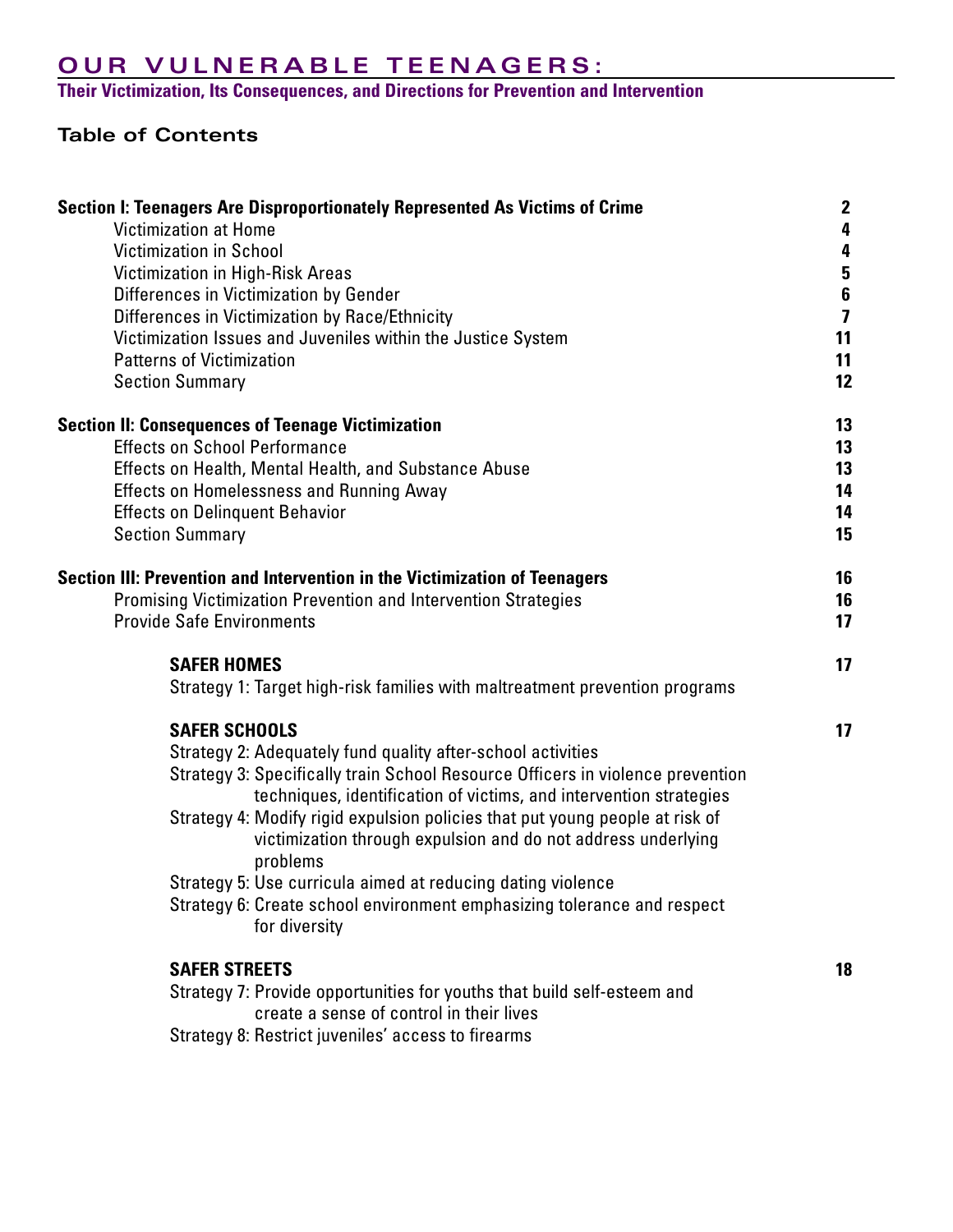- Strategy 10: Assess all juvenile justice involved youths for victimization and related problems
- Strategy 11: Provide a safety net for abused/neglected youths so they do not become homeless
- Strategy 12: Encourage important adults in children's lives to talk about victimization and be supportive

Protect Teens from Further Harm and Strengthen Against Repeat Victimization **20**

- Strategy 13: If homeless, provide youths with safe shelter and educational opportunities
- Strategy 14: Hold offenders accountable
- Strategy 15: Provide quality foster care for victimized youths with special training on victimization, its consequences, and potential for revictimization
- Strategy 16: Make appropriate counseling and support available for survivors of abuse and other victimization
- Strategy 17: Provide training and support for local victim service agencies in order for them to work efficiently with teenaged victims of crime
- Strategy 18: Provide quality victim services to teenagers who are runaways, homeless, or involved in the juvenile justice system

Section Summary and Conclusion **22**

References **23**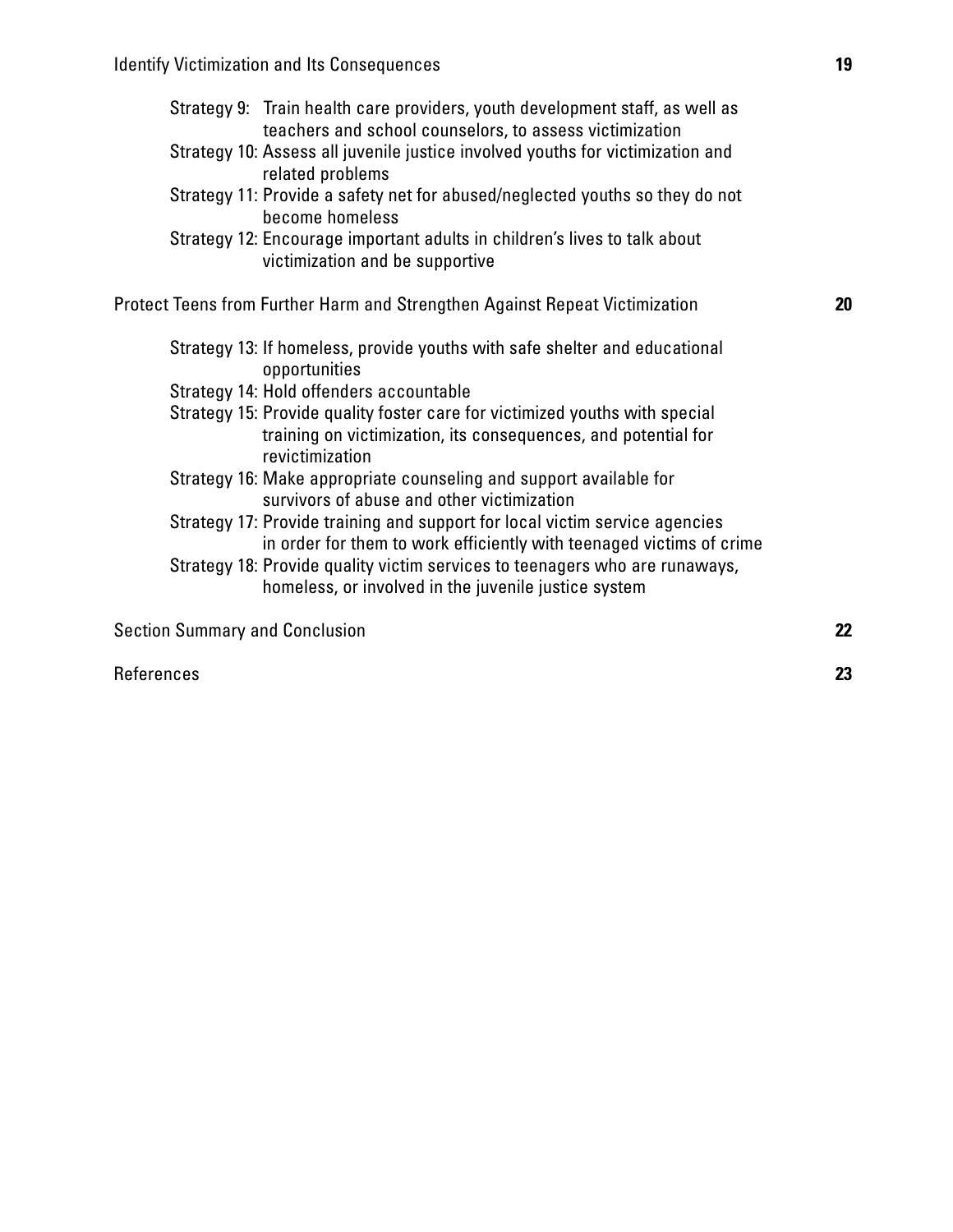# **OUR VULNERABLE TEENAGERS: Their Victimization, Its Consequences, and Directions for Prevention and Intervention**

The victimization of teenagers in America has gone largely unrecognized. Instead, in the context of crime and violence, our nation's young people are more typically characterized as troublemakers, predators, and violent criminals. When victimization has been recognized, public attention has focused almost solely on large-scale incidents, such as school shootings. Furthermore, the victims of these tragic events represent only a fraction of the teens who become crime victims. After years of focusing solely on juvenile offenders, it is time to shift our attention to the plight of juvenile victims.

The National Center for Victims of Crime (NCVC) and The National Council on Crime and Delinquency (NCCD) have joined together to shed light on the issue of teen victimization and create a national network of service providers to meet the needs of young people victimized by crime. This initiative is called the *Teen Victim Project,* and it has a simple, yet ambitious goal – to raise national awareness about the incidence and impact of crimes against teenagers and to help those who have been victimized.

The jointly prepared report, "Our Vulnerable Teenagers: Their Victimization, Its Consequences, and Directions for Prevention and Intervention", which helps launch the *Teen Victim Project,* is a review of existing research that details the high number of teenage victims, and how victimization during the teenage years significantly impacts American youth. It outlines the current research and data available on the nature and extent of victimization within the teenage population.

# **Teenagers are Disproportionately Represented as Victims of Crime**

Teenagers are victimized at alarming rates at home, in school, and on the street. Teenagers are two times more likely than others to be victims of violent crime. In a national survey of high school students, one in five reported they were a victim of a violent crime in the past year. Other data show they are also more likely to be victims of property crimes than adults, although they do not often report it to the police.

For most youths school is a relatively safe haven. Two-thirds of serious violent crimes committed against teenagers happen outside of school property. In fact, students who are expelled from school are victimized at three times the rate of those that are not expelled.

Home is not always safe for adolescents either. One quarter of all substantiated cases of child abuse and neglect were for teenagers between the ages of 12 and 17. This means there are approximately one quarter of a million substantiated child protective service cases involving teens. Moreover, teenagers are more likely to have a substantiated sexual abuse case than younger children.

Youths who are poor, African American, Hispanic, or American Indian are at the highest risk of victimization. For example, African American teenagers are twice as likely to have a substantiated report of child maltreatment and are five times more likely to be killed by a gun than White teenagers. American Indian teenagers were more likely than any other group to be a victim of violent crime – 49% higher than the rate for African Americans.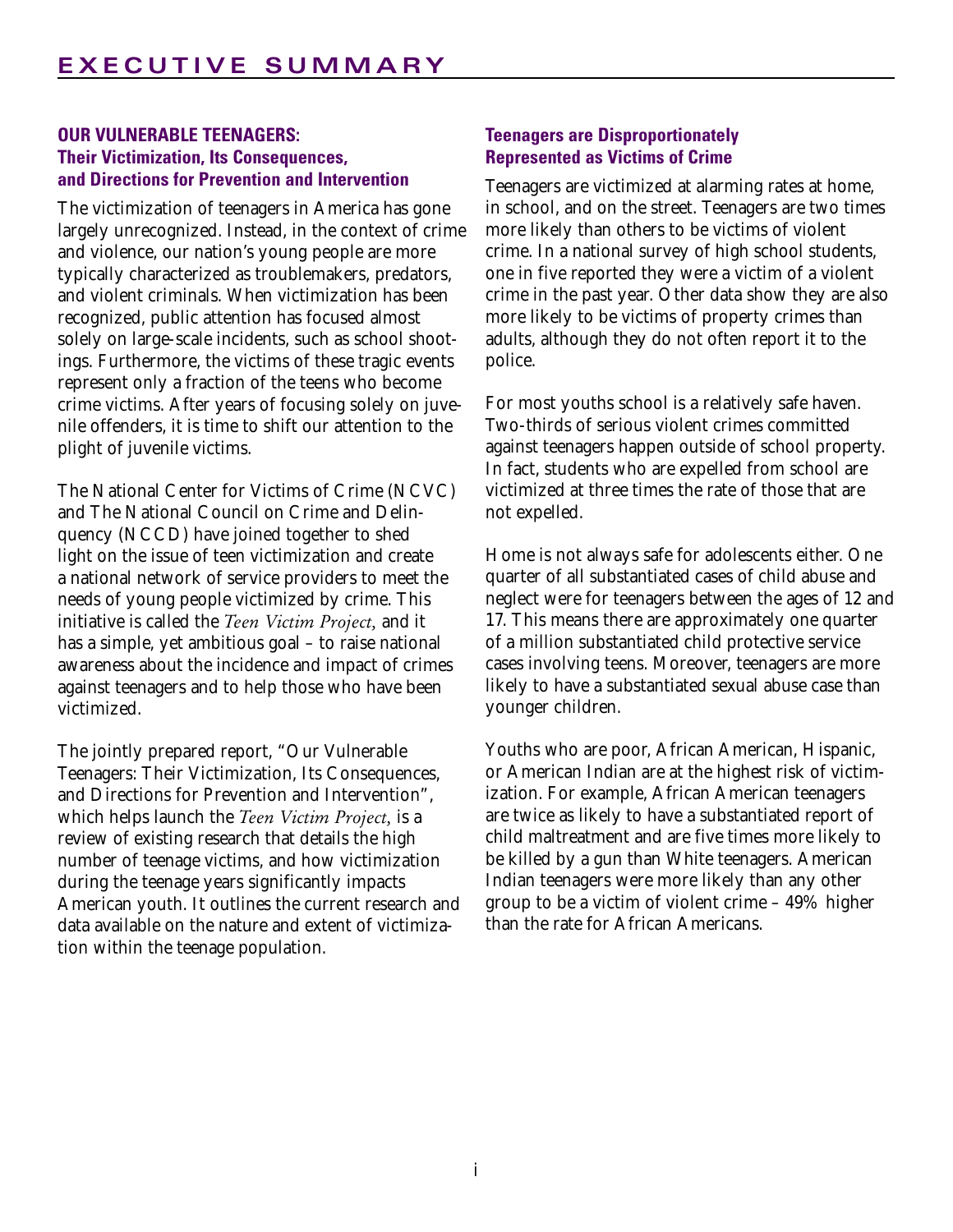There are also stark differences in victimization for boys and girls. Seventeen year old boys are six times more likely to be homicide victims than 17 year old girls, mostly due to firearm related homicides. However, almost as many teenage girls reported being raped as teenage boys reported being robbed. Girls were seven times more likely to be raped than boys.

The intersection of gender and race shows that violent victimization rates for African American girls are the highest. Adolescent African American girls are victimized at double the rate of White girls and more than White or African American boys. Homeless adolescents are particularly vulnerable to victimization and are at increased risk of being harmed.

#### **Consequences of Teenage Victimization**

Beyond the obvious immediate consequences of victimization, there are longer term consequences for many teenagers. In fact, studies have shown that victimization during adolescence is more deleterious than at other times in our lives. The victimization of an adolescent can have serious consequences on school performance, physical and mental health, substance abuse, delinquent behavior, and future earning potential. The repercussions of being victimized can be immediate or long term.

Abused teenagers show more problems in school, difficulty with teachers, and poor academic performance. Abuse is also a risk factor for teen pregnancy, drug use, and mental health problems. Young women with a history of sexual abuse show problems, including major depression, drug and alcohol addiction, teen pregnancy, prostitution, and suicide.

The data suggest that being a victim of a crime in the previous year is also related to becoming an offender. NCCD analysis of the Adolescent Health Survey showed that of the youths who were violent offenders, only five percent were not victimized in the past year, and fifty-four percent were victimized in both years of the study. Even statistically controlling for other facts that are related to violent offending, victimization in the previous year was the strongest predictor.

It is difficult to isolate these consequences from one another. Adolescents who are abused are more likely to become victims of crime, runaways, and become homeless, leading to continued victimization. Research on homeless and runaway youths has found that familial abuse, both sexual and physical, strongly correlates with victimization on the streets – and past victimization is related to future victimization.

# **Prevention and Intervention in the Victimization of Teenagers**

Teenagers are vulnerable to victimization in their homes, in schools, and on the streets. By not protecting our teenagers as they make the transition to adulthood, we set them on a path toward a difficult future. It is clear that the primary defense against future abuse and victimization is prevention, identification, and treatment now.

In reviewing the literature on the scope of victimization, its consequences, and promising strategies to address it, NCCD and the National Center for Victims of Crime recognize three basic principles upon which a comprehensive approach should be based: providing safe environments to teenage victims; identifying and assessing victimization and its consequences; and protecting teenagers from further harm and strengthening against repeat victimization. A series of promising victimization prevention and intervention strategies based on these principles are presented in the full report.

The *Teen Victim Project,* lead by the National Center for Victims of Crime and the National Council on Crime and Delinquency, will work to generate an effective, focused, national response to the problem of teen victimization. The *Teen Victim Project* aims to bring together two powerful networks – the youth development community and victim service providers – and build a "safety net" for teens based on collaboration and communication and a shared interest in helping America's teenagers. One of the primary objectives of this initiative is to create the Teen Victim Network, an infrastructure of national youth-serving and victim service organizations committed to enhancing their institutional capacity to serve teenage victims of crime. These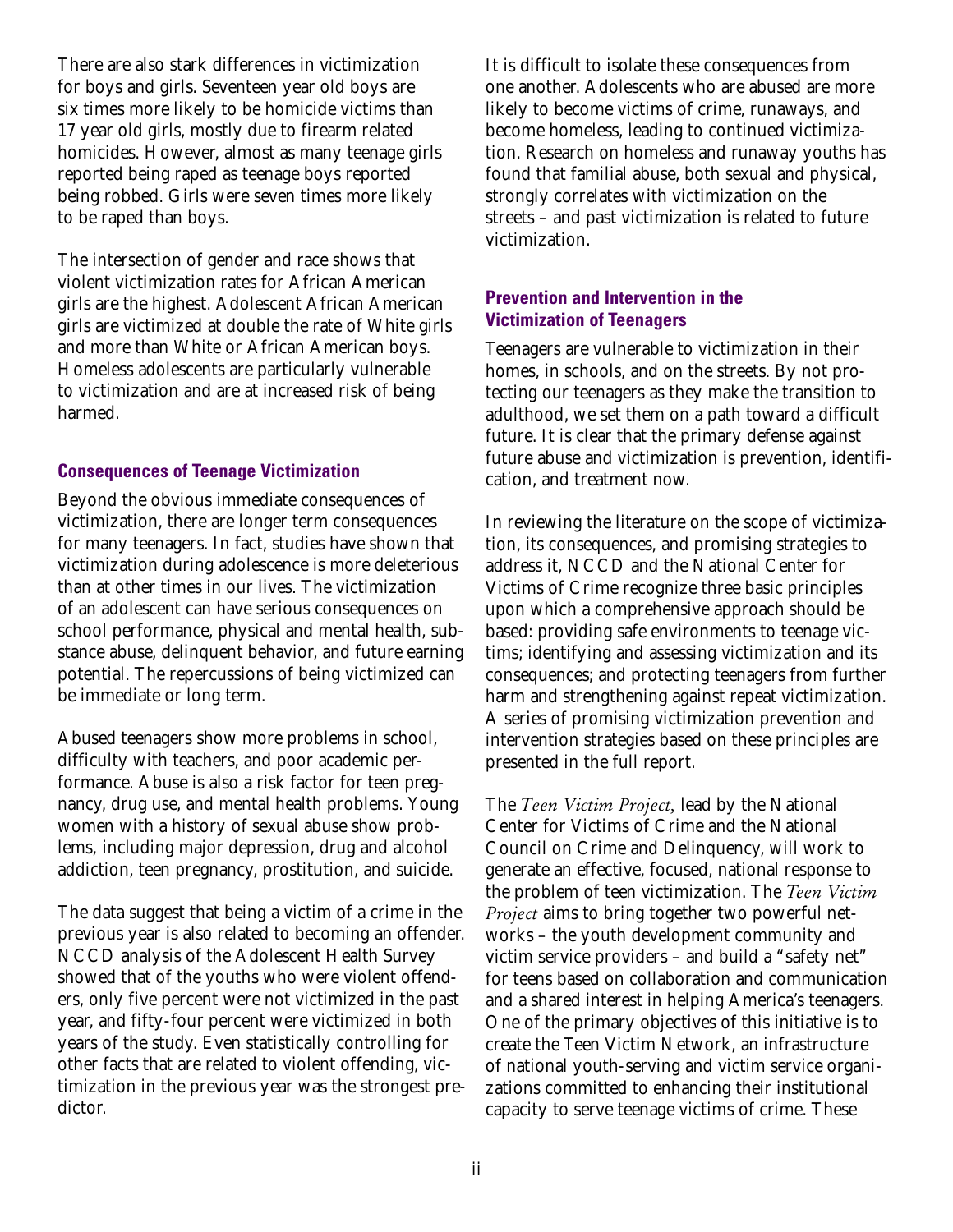youth-serving organizations are found in communities around the country serving millions of young people every day, yet they have not generally organized around the pervasive issue of teen victimization. The creation of the Teen Victim Network will provide a structure for community-based organizations, national youth-serving organizations, and state-wide coalitions against various types of violence and crime, to work together to strengthen the net of services we provide teenagers.

The *Teen Victim Project* is designed to address the needs of the alarming numbers of teens who are victimized in this country and to prevent as many victimizations as possible. Together, the public, policy-makers, youth-serving organizations, and victim service providers can make a difference in reducing the number of adolescents who become crime victims and alleviate some of the pain and consequences for those who are victimized.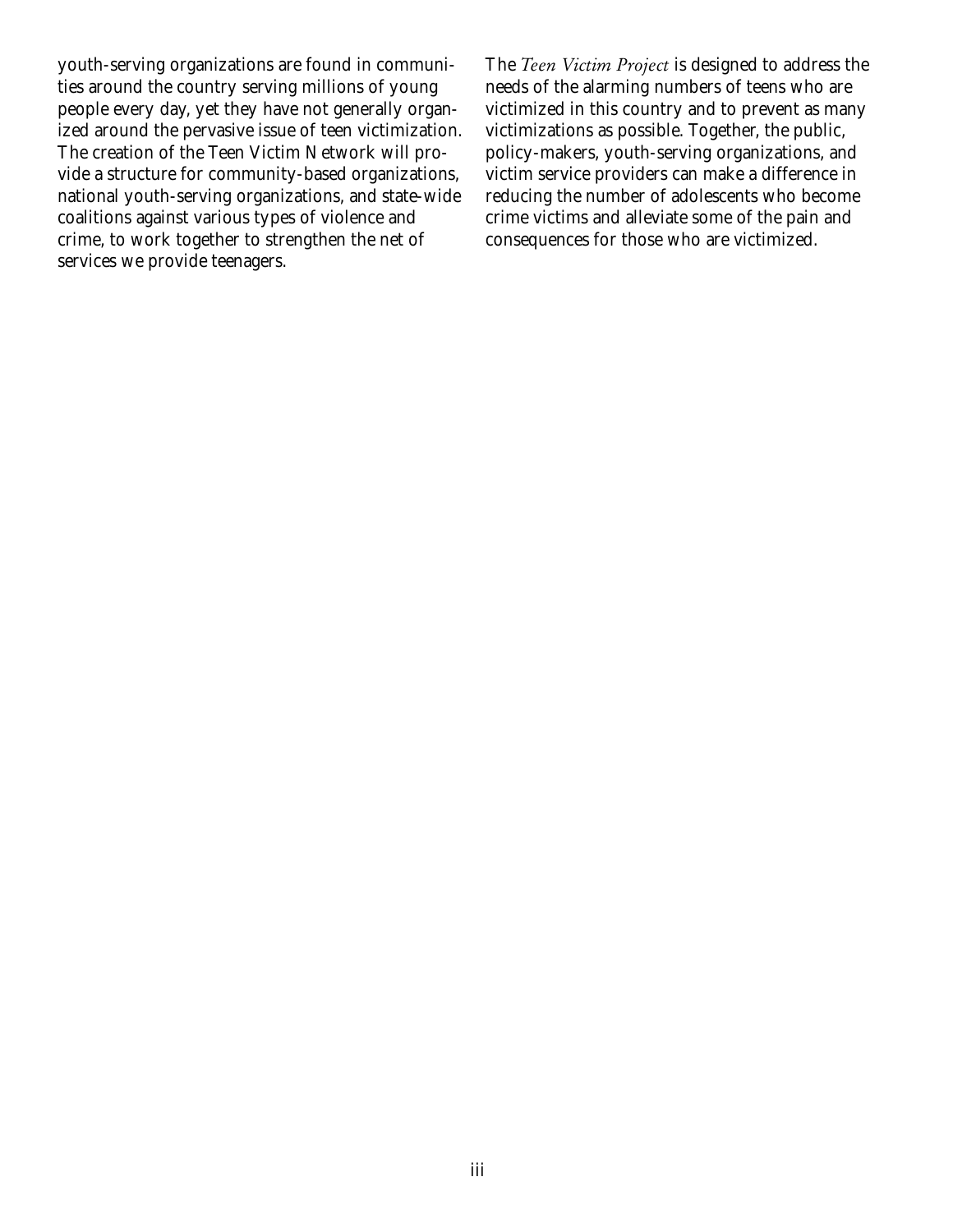# **OUR VULNERABLE TEENAGERS:**

# **Their Victimization, Its Consequences, and Directions for Prevention and Intervention**

The victimization of teenagers in America has gone largely unrecognized. Instead, in the context of crime and violence, our nation's young people are more typically characterized as troublemakers, predators, and violent criminals. When victimization has been recognized, public attention has focused almost solely on large-scale incidents, such as school shootings. Furthermore, the victims of these tragic events represent only a fraction of the teens who become crime victims. After years of focusing solely on juvenile offenders, it is time to shift our attention to the plight of juvenile victims.

The National Center for Victims of Crime (NCVC) and The National Council on Crime and Delinquency (NCCD) have joined together to bring light to the issue of teen victimization and create a national network of service providers to meet the needs of young people victimized by crime. This initiative is called the *Teen Victim Project,* and it has a simple, yet ambitious goal – to raise national awareness about the incidence and impact of crimes against teenagers and to help those who have been victimized.

This report, which helps launch the *Teen Victim Project,* is a review of existing research that details the high number of teenage victims and how victimization during the teenage years significantly impacts American teenagers. It outlines the current research and data available on the nature and extent of victimization within the teenage population. In particular, the report highlights the link between victimization and delinquency, as well as the extent of teenage victimization in areas such as school, the family, and the juvenile justice system. Research is also presented on the role ethnicity, gender, and socio-economic status play in the experience of victimization. The data describe the complex and interrelated impact of crime and violence on teenagers. Most importantly, it affirms that teenage victimization changes the course of lives. Finally, the report ends with a series of promising targeted prevention and intervention strategies.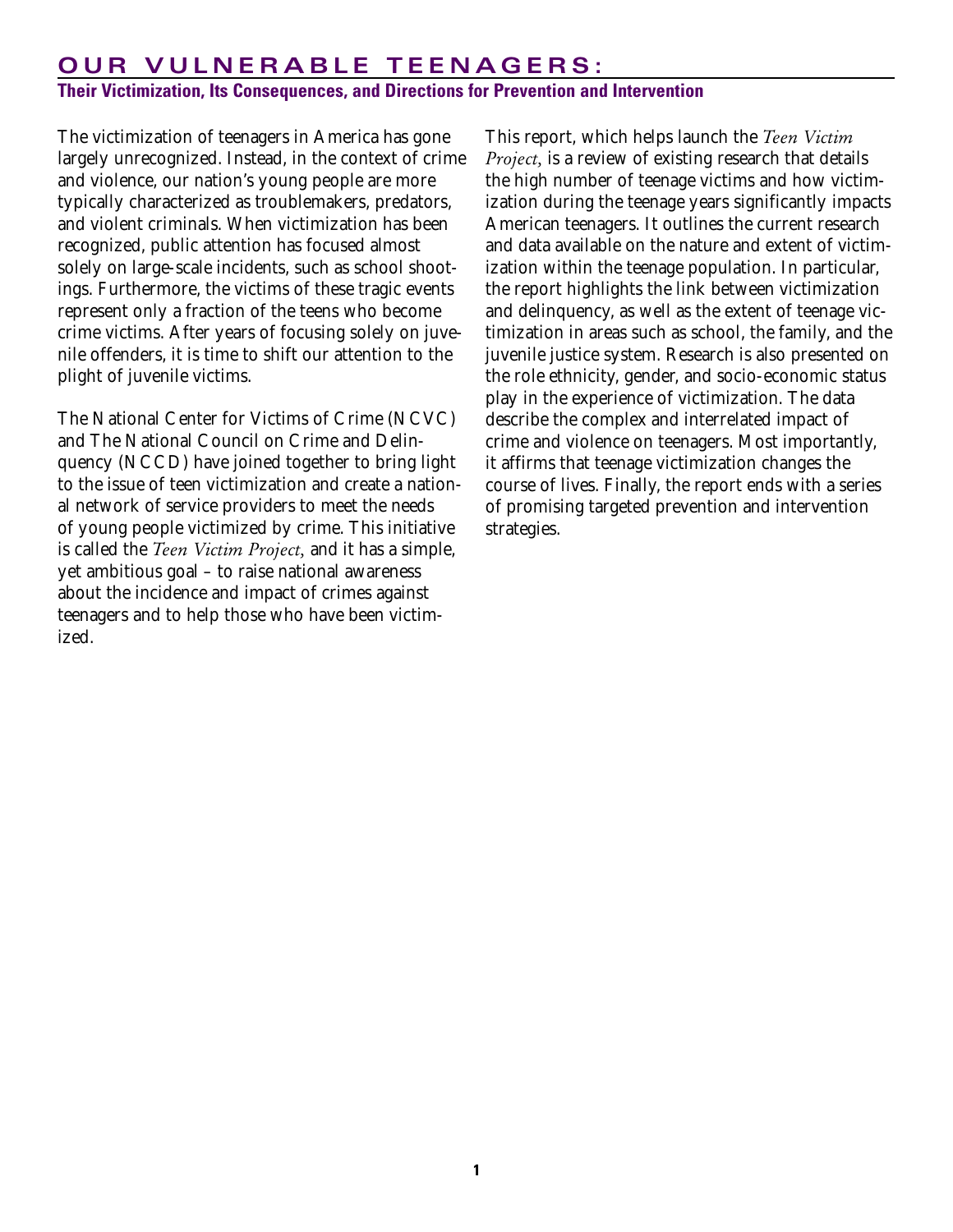# **Section I: Teenagers Are Disproportionately Represented As Victims of Crime**

Many young people face victimization at home, in school, and in public places. According to the 1999 National Crime Victimization Survey (NCVS), although adolescents represent approximately 14% of the general population, they represent about 25% of people suffering a violent victimization (Bureau of Justice Statistics, 2001).

Teenagers and young adults are approximately twice as likely to be victimized by violence as other age groups1 . Figure 1 shows the over representation of young people as victims of violent crime.



It is important to note that the varying methods of determining victimization rates lead to different numbers. Most of the victimization data cited in the literature is taken from the National Crime Victimization Survey (NCVS), which is a random digit dial telephone survey of American households. Other surveys, such as the Adolescent Health Survey, use questionnaires and interviews of high school students. The in-person interviews yielded much higher reported rates of victimization.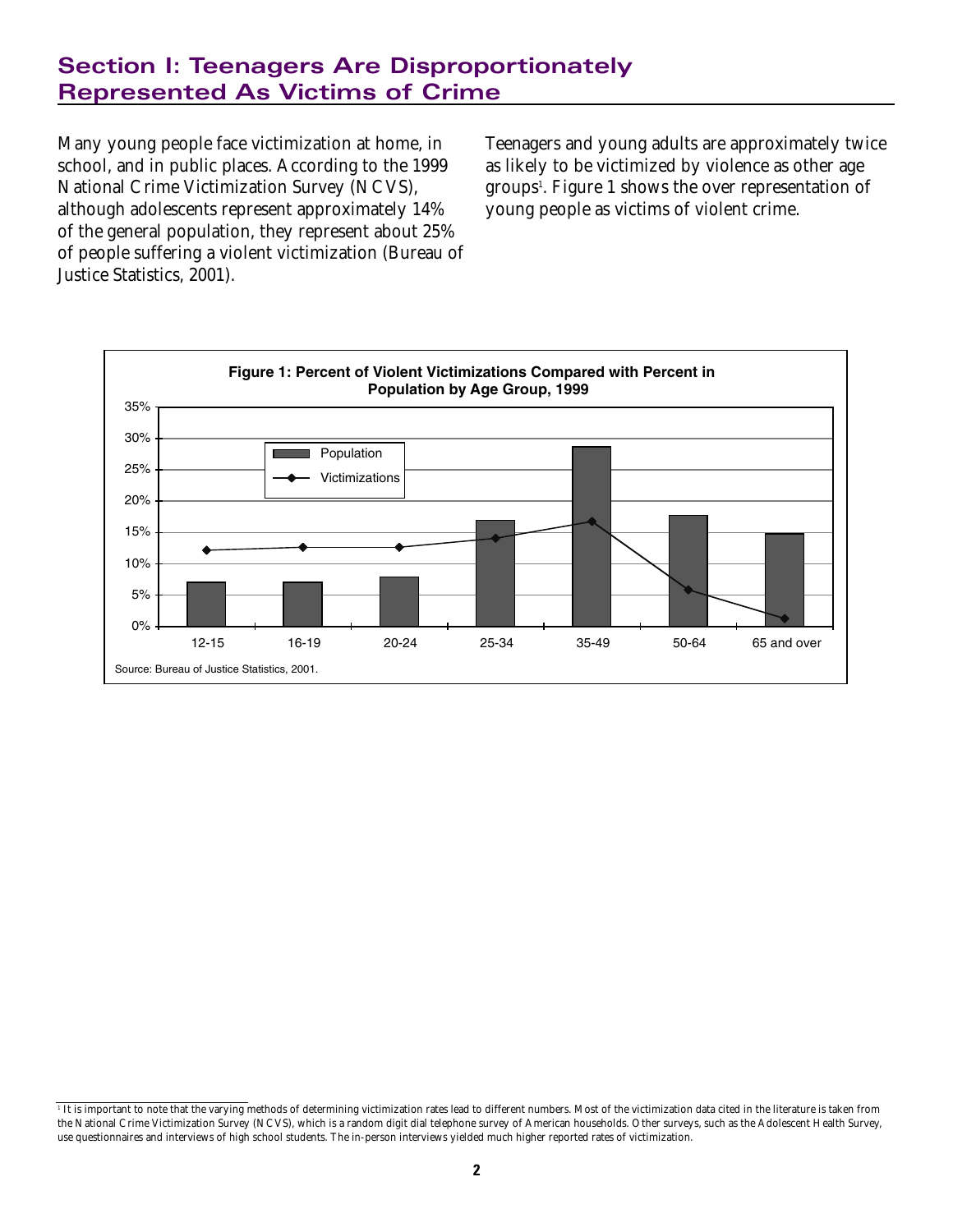Assaults are the most prevalent violent crime (BJS, 2001). As Figure 2 shows, the annual rate of assaults in 1999 was 60 to 70 per 1,000 for 12 to 19 year olds compared with a rate less than 25 per 1,000 for the largest group of adults (ages 35 to 49). The graph also shows that teenagers are raped and robbed at much higher rates than older people.

According to data from the Adolescent Health Survey, approximately 20% of the adolescents surveyed in 1995 reported being a victim of a violent crime (defined as having a knife/gun pulled on them, being shot, stabbed, or jumped) in the past year (Sieving et al., 2000). These data indicate that adolescents suffer about three times the number of violent victimizations than reported in the NCVS.

Homicide rates are much less likely to vary depending on the source. Young people are victims of homicide at alarming rates, although the under 18 rate is less than the young adult rate. Homicide rates climbed substantially during the early 1990's and are finally beginning to recede (OJJDP, 2001). However, there were still approximately 1,100 reported homicides of youths 12 through 17 in 1998.

The increase in homicides of juveniles in the 1990's shows a clear connection to the use of firearms. Figure 3 shows a trend of increasing firearm usage in homicides beginning in 1986. At its peak in 1993, 4.5 times as many juveniles were killed with firearms as without firearms.



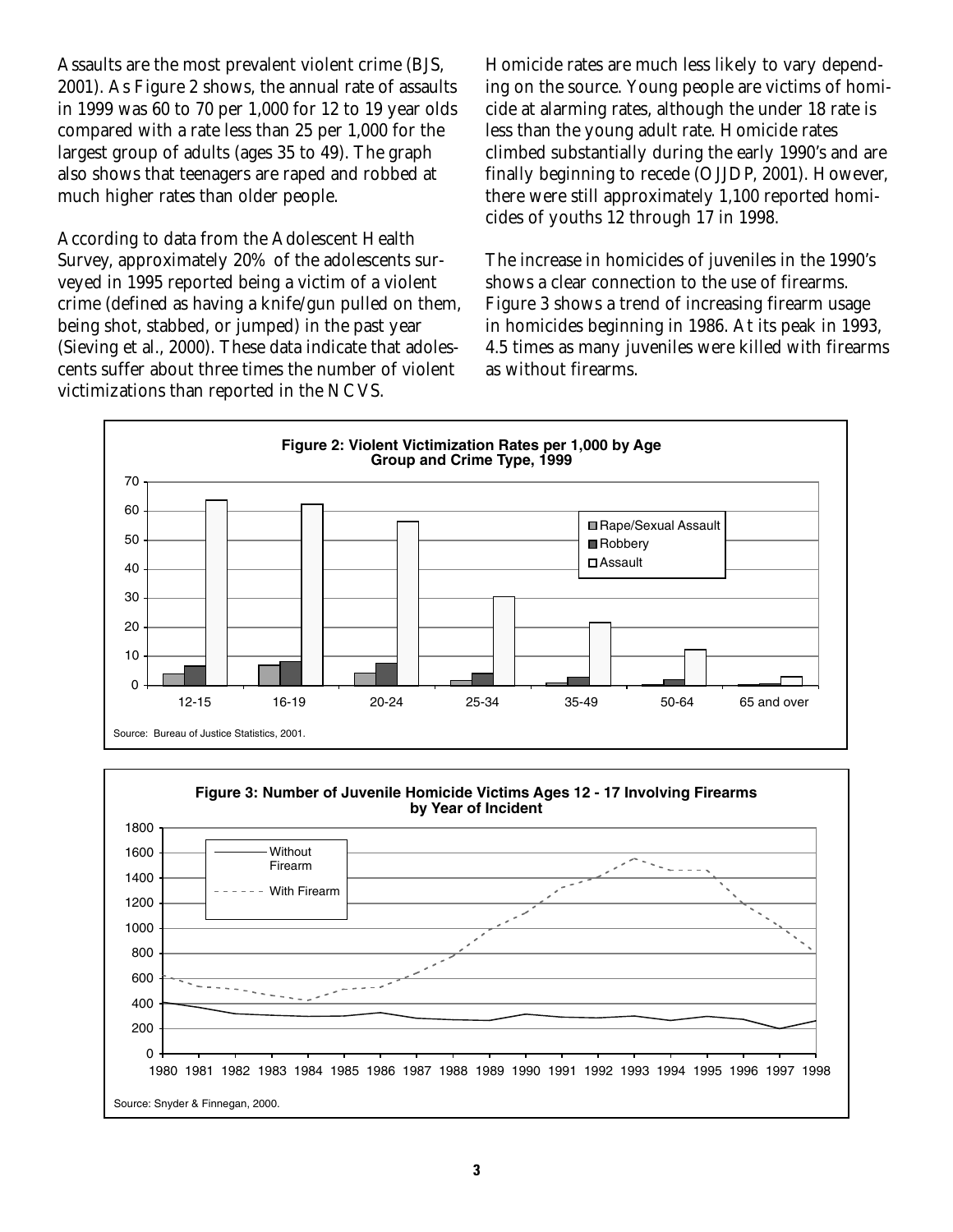Finkelhor & Ormrod (2000) reported that juveniles also experienced higher rates of property crimes than adults (166 and 118 per 1,000 respectively). They found teenage victims of property crimes are much less likely to report these offenses to the police, and thus, these crimes are often overlooked. While the monetary value of a young person's property may not be as high, the impact of the crime on their psychological and emotional well-being could be very high.

#### **Victimization at Home**

Although reported physical abuse in the home is less frequent for adolescents than younger children, it is still clearly a problem. According to National Child Abuse and Neglect Data System (NCANDS) (U.S. Department of Health and Human Services, 1999), approximately one in four children for whom child protective services substantiated a report of abuse or neglect was between the ages of 12 and 17. This represents approximately 246,000 teenagers every year.

The largest number of maltreatment cases for all age groups was for neglect, followed by physical abuse (U.S. Department of Health and Human Services, 1999). While adolescents make up 25% of all substantiated maltreatment cases, about 40% of substantiated sexual abuse cases and 35% of physical abuse cases were for youths 12 and over.

### **Victimization in School**

According to the U.S. Departments of Education and Justice report, *Indicators of School Crime and Safety 2000,* about 10% of students reported that a violent or property crime was committed against them on school property (Kaufman et al., 2000). Although the rate of victimization in school has been decreasing, Figure 4 shows most of the decrease can be attributed to fewer thefts rather than fewer instances of violent crime.

Still, serious violent crimes committed against youths are more likely to happen away from school property. Figure 5 shows that approximately two in three serious violent crimes (includes rape, sexual assault, robbery, and aggravated assault) happen outside of school property.

Thus, youths are safer while on school property. Being expelled also has a strong relationship to victimization. According to the NCCD analysis of two years of data from the Adolescent Health Survey, while expelled youths made up only 5% of the sample, they were three times more likely to be victimized than non-expelled youths (30% vs. 9%).

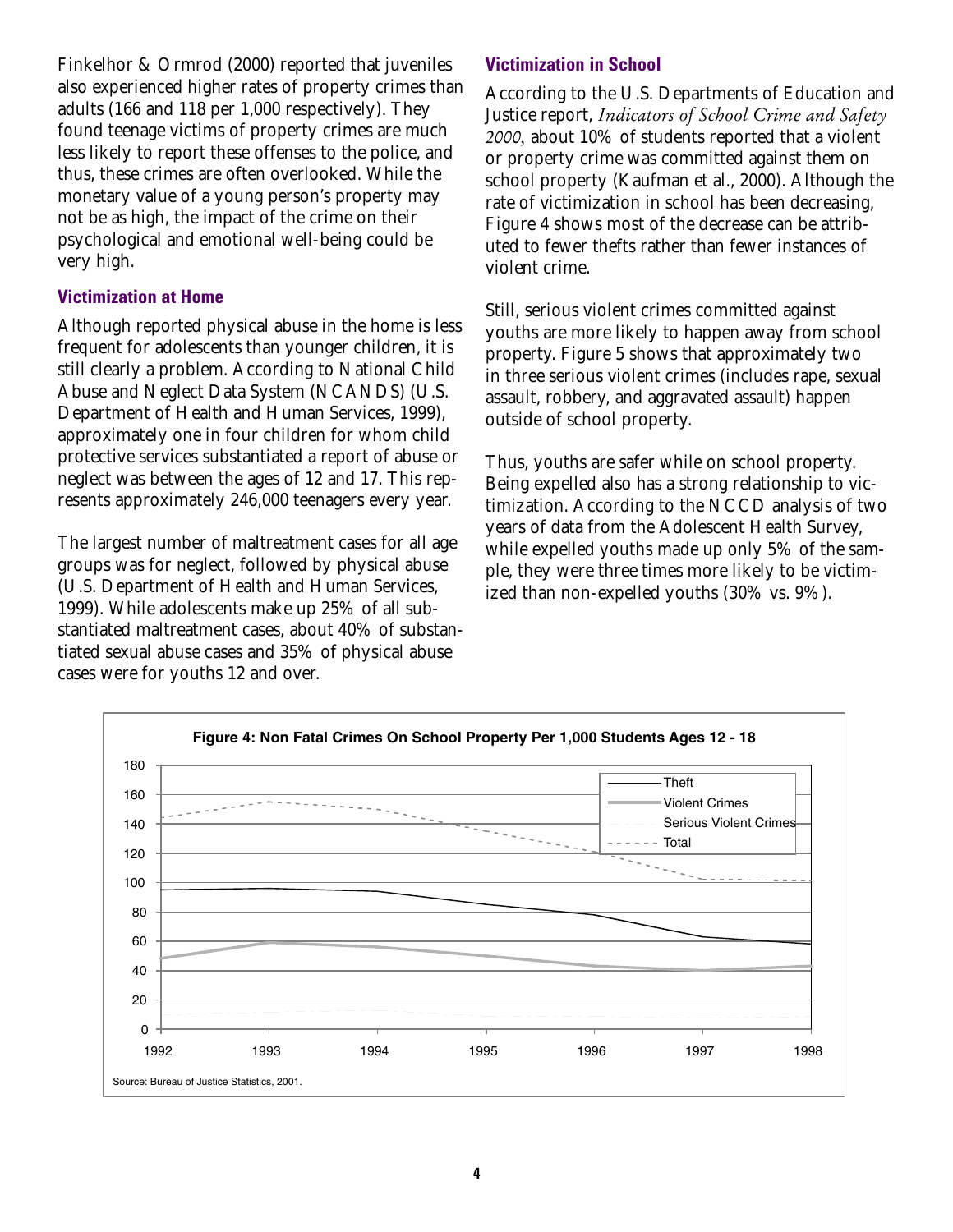

#### **Victimization in High-Risk Areas**

While thefts and property crimes are widespread across the country, violent crimes against juveniles are concentrated in high-risk areas characterized by poverty and high official crime rates (Menard, 1998). The killing of juveniles is concentrated in approximately 15% of the more than 3,100 counties in the United States. Eighty-five percent of reporting counties recorded no murders of juveniles in 1997. In fact, 25% of the juvenile homicides occurred in the counties that encompassed only 9% of the general juvenile population (Snyder & Sickmund, 1999). These counties include the large cities of Los Angeles, Chicago, New York, Philadelphia, and Detroit.

Homeless teens tend to be concentrated in these areas. Although it is difficult to determine the rate at which homeless teens are victimized, studies seeking to learn more about this population report physical and sexual abuse rates from 3% to 80% depending on population surveyed and method (Kurtz, Kurtz, & Jarvis, 1991; Kufeldt & Nimmo, 1987; Whitbeck & Simmons, 1993; Saltonstal, 1973). These studies report that these homeless teens have increased

physical, sexual, and emotional problems, as well as more family problems, suicidal feelings, and sadness. Often times they describe unbearable living conditions and are generally understood not to be running to something, but running away from something:

A review of the children's records revealed in addition to family disruption a high incidence of beatings, sexual abuse, forcible restraint, and almost warlike atmosphere in the children's homes. An extraordinary number of children left circumstances that had become overwhelming and intolerable for them: they were both psychologically deprived and physically abused. For these children running away seems to be a healthy reaction to an impossible situation (Saltonstal, 1973).

Although many are leaving difficult situations, being homeless puts them at high risk of victimization. Studies have found that living on the street increases chances of being victimized and the longer the child has spent away from home, the higher the chance of victimization (Kufeldt & Nimmo, 1987).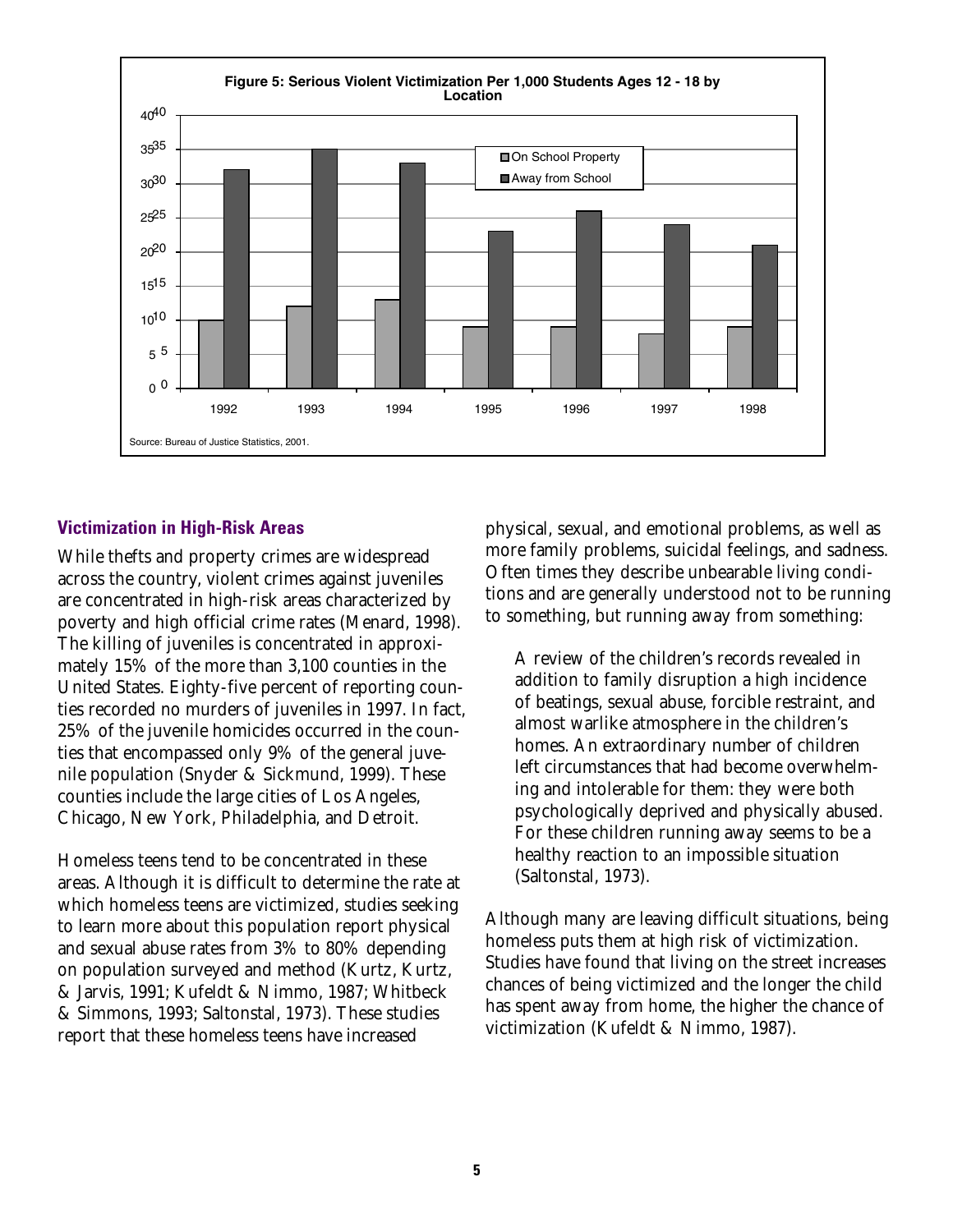# **Differences in Victimization by Gender**

In general, the crimes committed against adolescents differ based on gender. The large increase in juvenile homicides by firearm was comprised mostly of teenage boys. Figure 6 shows a tremendous spike in homicides by firearm for boys compared to a slight increase in the numbers for girls.

Teenage boys are also more likely to be victims of serious assault (not including sexual assault) and robbery, although the gender differences are much smaller (see Figure 7). According to the NCVS, approximately 15% of boys reported being a victim of aggravated assault, compared to 10% of girls. Boys were about twice as likely to report being a robbery victim. Data from the Adolescent Health Survey confirmed that there were gender differences in the number of violent victimizations (in 1995, 28% of boys and 12% of girls reported that they had been either shot, stabbed, jumped, or had a gun/knife pulled on them).



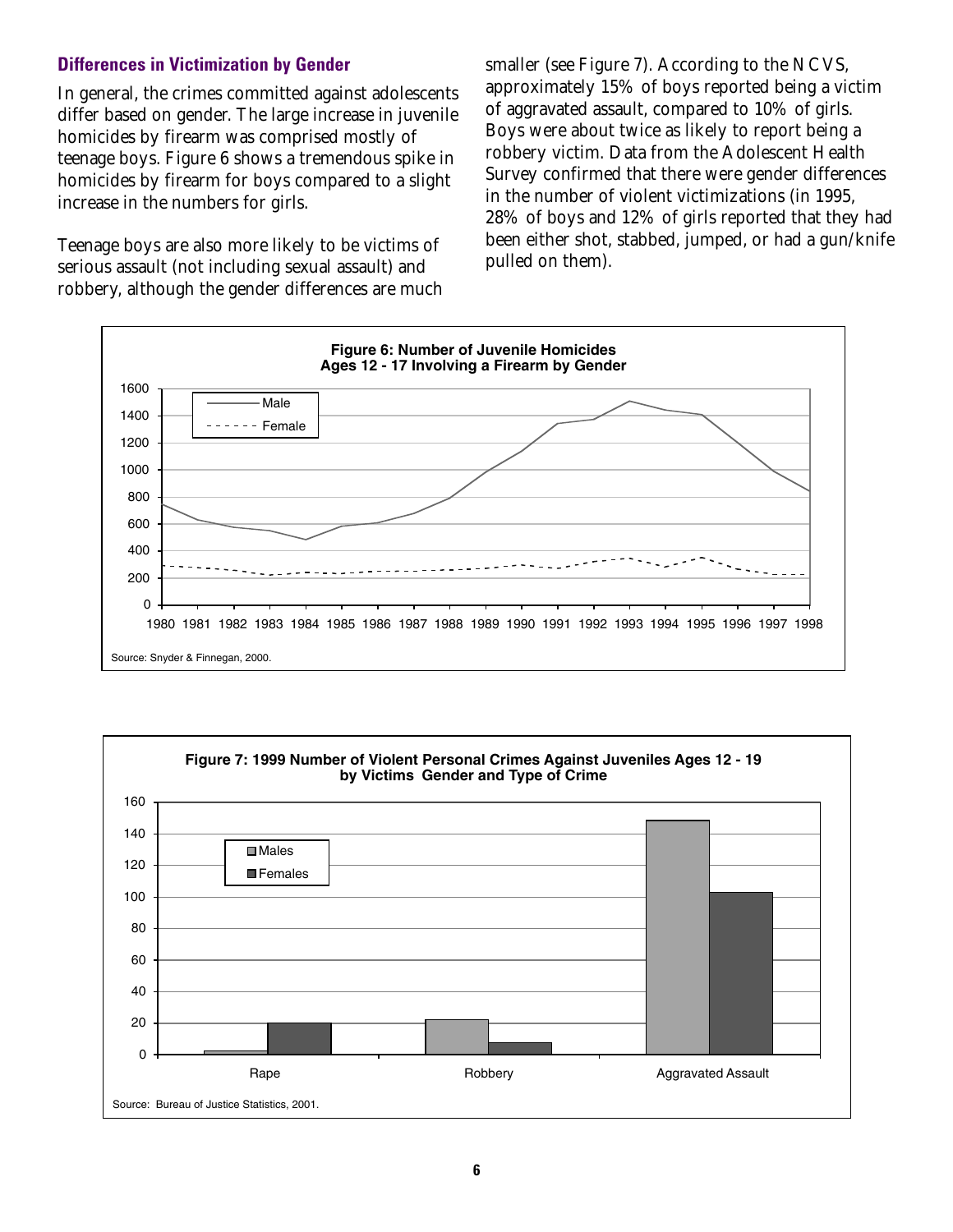Figure 7 also shows that girls were much more likely to be victimized by rape than boys. Strikingly, almost as many girls reported being raped as boys reported being robbed. Girls were approximately seven times more likely to be a victim of rape (BJS, 2001).

The gender related crimes of rape, sexual assault, and domestic violence are often overlooked for teenage girls as they are thought to be crimes mostly committed against adults. Since being a victim of these crimes carries such a stigma, there are vast differences in the number reported depending on the method of gathering the data. Official statistics and telephone surveys such as the National Crime Victims' Survey, tend to elicit less reporting than other methods.

The National Violence Against Women Survey reported that one in six women has been the victim of rape or attempted rape and the majority of these occurred before age 18. Of these rapes and attempted rapes approximately 22% occurred when the girls were under age 12 and 32% happened to adolescents ages 12-17 (Tjaden & Thoennes, 2001). The survey also found that women who reported being raped before age 18 were significantly more likely to report being raped as adults. In another study, Himelien (1995) found that of college-aged women who answered affirmatively to having been sexually

victimized while in college, 38% had first been victims prior to entering college – making past victimization the best predictor of future victimization. The authors of these studies suggest that rape prevention interventions should focus on rapes committed against minors and the long-term effects of rape occurring at an early age.

Adolescent girls are also potential victims of dating violence. In summarizing many studies on adolescent dating violence, the CDC has found the general prevalence rate for high school students to be about 22% (Sugarman & Hotaling, 1989).

While some studies have found that males and females are at equal risk of dating violence, the motivation for women is usually self-defense (White & Koss, 1991). Studies however, report that women are anywhere from two to six times (Bachman & Saltzman, 1995; White & Koss, 1991) more likely to be victims – it is generally believed that about 85% of dating violence is perpetrated by men and boys.

# **Differences in Victimization by Race/Ethnicity**

Overall rates of teenage victimization vary little by race. However, the racial differences in the rate of violent victimization are considerable (see Figure 8). For example, victimization rates involving rape, sexual assault, simple assault, and aggravated assault

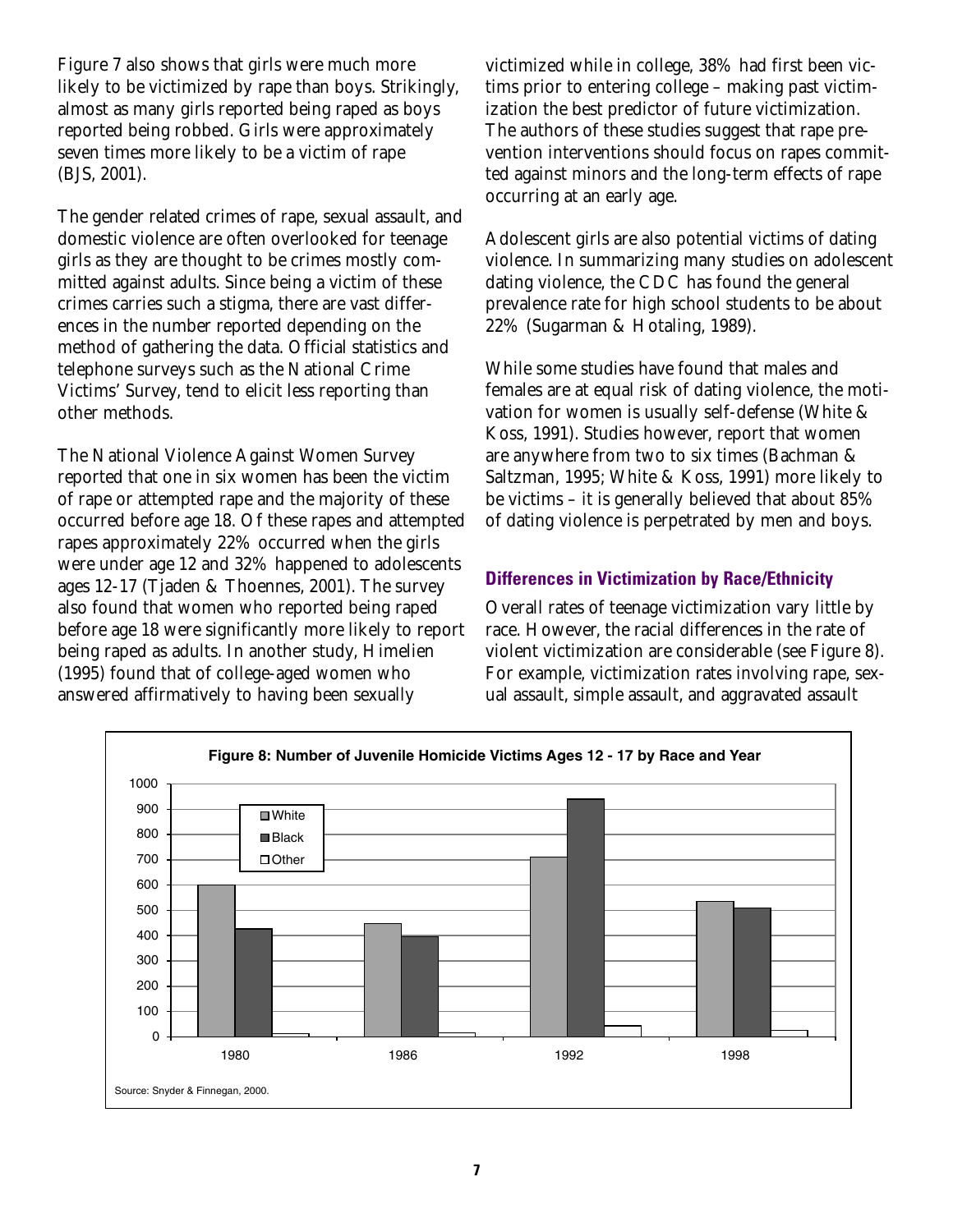were 37% higher among African American youths ages 12-19 than White youths in 1999. African American youths were almost twice as likely (92% higher rate) as White youths to be victimized by aggravated assault.

A Bureau of Justice Statistics analysis of victimization rates combining four years of data from the NCVS, revealed that American Indians were more likely than other racial groups to be the victims of violent crime. Between 1992 and 1996, the rate of violent victimizations per 1,000 youths ages 12-17 was 49% higher among American Indian than African American youths.

Other studies have also found racial differences in victimization rates for violent crimes as well. An NCCD analysis of the Adolescent Health Survey data found that 28% of Hispanic and 25% of African American high school students said they were victims of violent crime, compared to 11% of Asians and 16% of Whites.

Overall, African American and White male teenagers were victimized at about the same rate. However, African American boys were more likely to be victimized by more serious violence than White boys. White male teenagers were 36% more likely to be victims of *simple* assault and African American male teenagers were 63% more likely to be victims of *aggravated* assault and 27% more likely to be robbed.

African American youths are similarly over represented among teen homicide victims. Though African American youths accounted for only 15% of the juvenile population, Figure 8 shows approximately the same numbers of African American and White youths were murdered in 1998. As a result, the juvenile homicide rate for African American youths was five times the White rate.

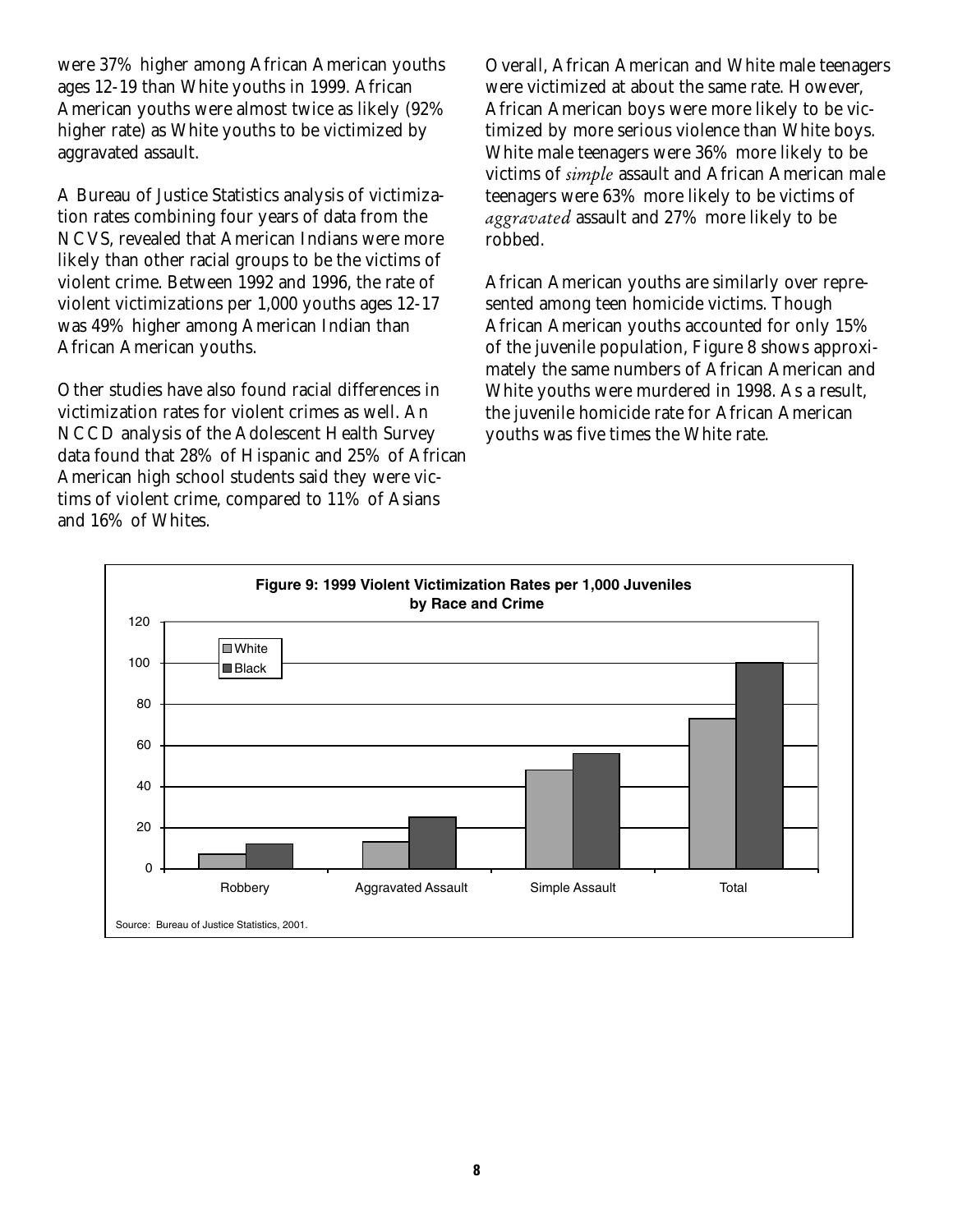During the late 1980s and the early 1990s, the proportion of homicides involving a firearm grew dramatically. While this was true of homicides involving both White and African American youths, the likelihood of firearm-related victimizations was greater among African American than White youths. In 1997, 62% of teenage African American homicide victims were killed by a gun compared to 49% of White youths.

Racial differences in the violent victimization of youths also varied by gender. A troubling finding is African American girls were more likely than all other youths to be victims of violence. Figure 10 shows the violent victimization rate for African American girls was almost double the rate for White girls (112 vs. 60). It was also approximately 25% greater than the rate for African American boys and White boys. Moreover, the violent victimization rate for younger African American girls ages 12-15 exceeded the rate for African American girls ages 16-19 by more than one-third (128 vs. 94).

Child maltreatment rates indicate a similar overrepresentation in victimization of African American and American Indian teenagers. Figure 11 shows that children in these two minority groups are about twice as likely to be represented in the number of substantiated cases of abuse and neglect.

In this country, there is a strong relationship between race/ethnicity and income. Thus, much of the difference in victimization by race are likely attributable to socioeconomic status and neighborhood conditions. NCCD analysis of the Adolescent Health Survey data shows that as income rises, victimization rates decrease. For instance, for the lowest income families (under \$10,000/year), 39% of youths were victimized within the two years of the study. For higher income families (over \$51,000/year), under 20% of youths were victimized.

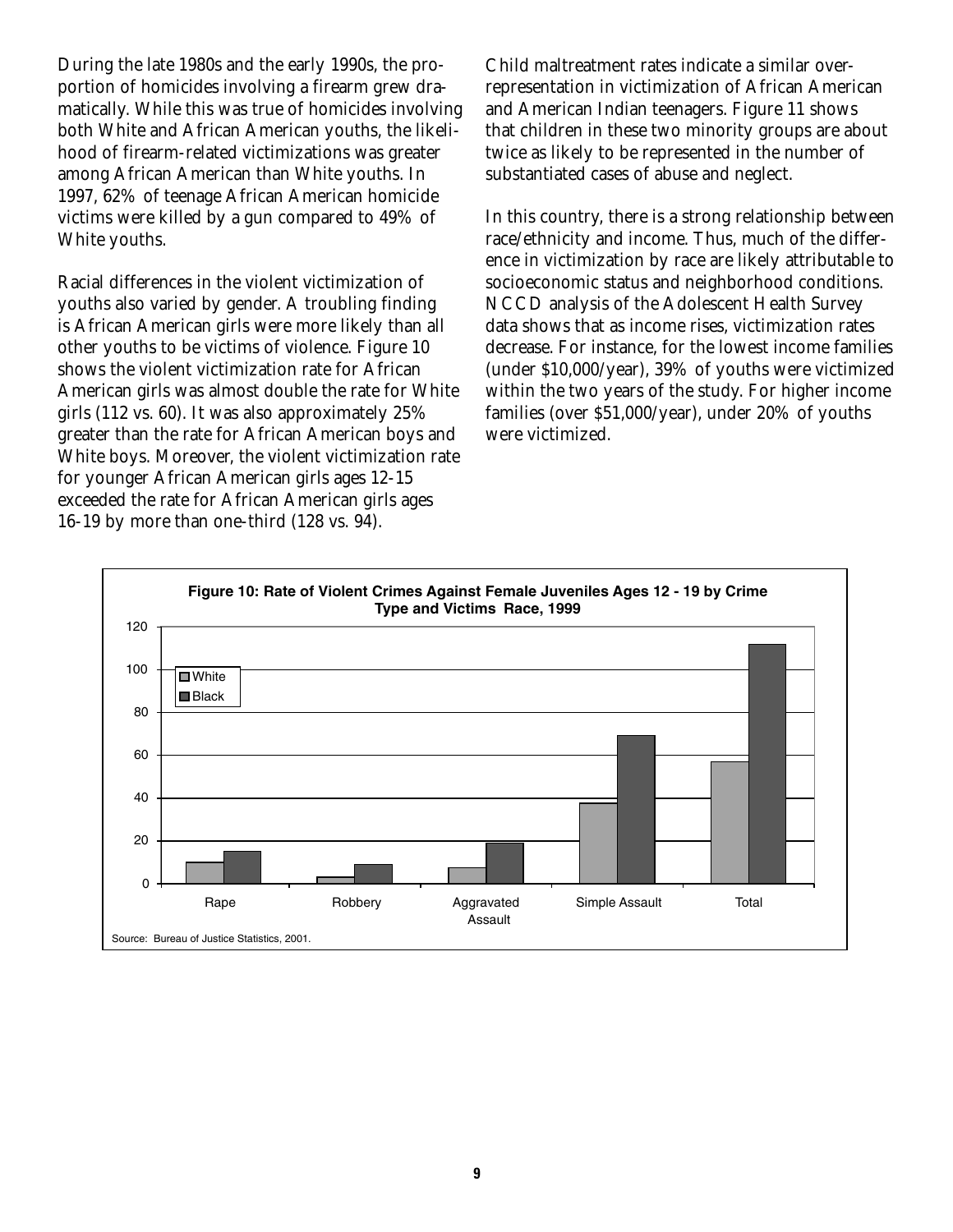The Third National Incidence Study of Child Abuse and Neglect (U.S. Department of Health and Human Services, 1996) found that in the U.S. those on the bottom income level suffer the highest rates of abuse and neglect. Figure 12 shows the rates of different

types of child maltreatment by family income. It is important to note here, that families that are poor may be more likely identified as abusive while wealthier families may be less likely to come to the attention of the authorities.



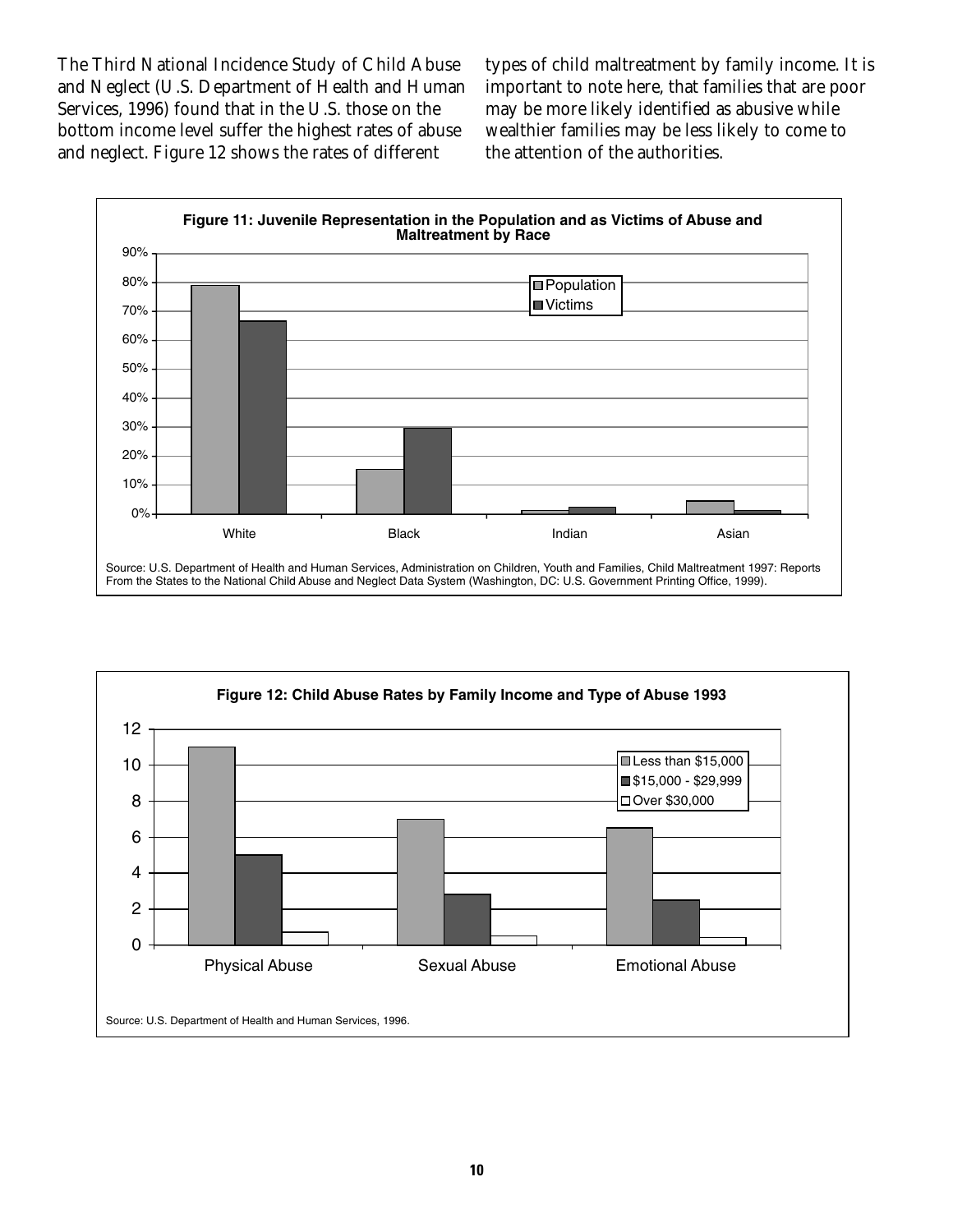### **Victimization Issues and Juveniles within the Justice System**

The foregoing data show that race, gender, and socioeconomic status are related to the type and rate of victimization of teenagers. A critical subpopulation of our youths, those involved in the juvenile justice system, have strikingly high victimization rates. These rates are also strongly influenced by the race, gender, and socioeconomic status of these youths. It is important that we assess the victimization issues of youths involved in the justice system in order to intervene, stop continued victimization, and end the "cycle of violence" (Widom, 1989).

As part of an evaluation of a program designed to intervene in the lives of adolescent girls on juvenile probation in Alameda County, California, NCCD gathered data on the victimization experiences of 390 girls. One in five girls on probation were victims of physical abuse and 17% were victims of sexual abuse. Over one-half (57%) of the girls said they had witnessed severe violence or abuse and 18% said they had witnessed a murder or an attempted murder (Arifuku & Nuñez, 2000).

In a needs assessment of youths entering the juvenile detention center in Alameda County, California, NCCD researchers gathered information pertaining to victimization. These data represent the responses of 361 juveniles entering the detention center between February and May of 2000.

- Females were almost three times more likely than males to respond that they had been physically hurt by someone in their home or someone close to them (11% vs. 4%).
- Fifteen percent of females and 1% of males coming to juvenile hall responded that they had been forced to engage in sexual activity against their will; for a third of the females reporting sexual abuse, the incident(s) occurred in the home.
- About 20% of youths reported that police or child protective service workers were called to their house as a result of domestic disputes. Females were more likely than males to report police/agency contact as a result of family/household disputes; 29% of females reported one or more incidents.

• Twenty-two percent of all youths coming to juvenile hall said they had witnessed or been the victim of shootings, stabbings or other forms of severe violence.

In another NCCD study, 200 adolescent girls were given an in depth interview in four detention centers in California (Acoca, 1998). The interviews identified childhood victimization among 92% of the female detainees. Among this population, 88% had experienced emotional abuse, 81% had been physically abused, and 56% had been sexually assaulted.

### **Patterns of Victimization**

One of the most striking findings in the literature is that those who have been victimized are at most risk of continued and repeated victimizations. Studies have found that the best predictor of future victimization is past victimization – holding true for all types of crimes from property crimes to rape and sexual assault (Collins, 1998; Boney-McCoy & Finklehor, 1995b; Dembo et al., 1992; Hoyt, Ryan, & Cauce, 1999). Hoyt and colleagues (1999) found that homeless adolescents with a history of abuse are 2.5 times more likely to be revictimized than their non-abused homeless counterparts. Menard (1998) found repeated victimization of the adolescent not the exception, but the rule. Eighty percent of youths reporting violent victimization were either chronic, multiple, or chronic and multiple victims of violent crimes. Retrospective studies report a strong relationship between adult victimization, adolescent victimization, and child abuse (Janus et al., 1987; Simons, & Whitbeck, 1991; Whitbeck et al., 1999).

Prevention and early intervention seems even more critical in light of these findings. The reasons why young people who are victimized are more likely to be victimized again are unclear. It is likely that the risk factors present for the initial victimization continue to be present, thus affecting future victimization. For instance, continuing to live in poverty puts one at greater risk of homicide. Also, the consequences of the initial victimization may also be related to greater risk of future victimization. For example, research indicates being victimized puts young people at greater risk of becoming offenders, which puts them at risk of being re-victimized.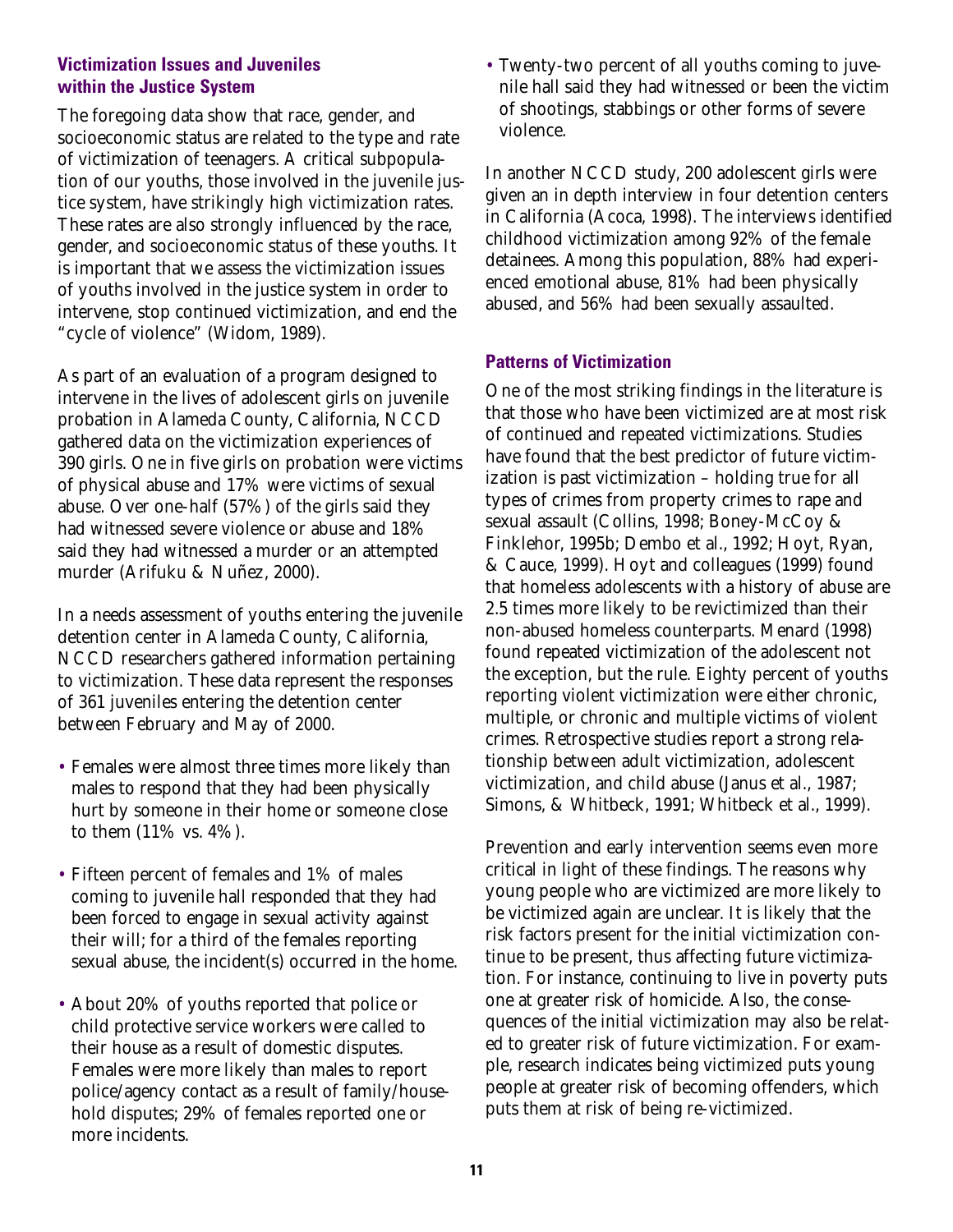### **Section Summary**

This section has shown that adolescents are victimized at alarming rates, at home, in school, and on the street. Teenagers are two times more likely than others to be victims of violent crime. Youths who are poor, African American, Hispanic, or American Indian are at the highest risk of victimization. For example, African American teenagers are twice as likely to have a substantiated report of child maltreatment and are five times more likely to be killed by a gun than White teenagers. Adolescent boys are slightly more likely to be a victim of an assault or a robbery than adolescent girls. However, boys are much more likely to be killed, especially with a firearm. Girls are more likely to be victims of sexual abuse, rape, and assaults within an intimate relationship. Homeless adolescents are particularly vulnerable to victimization and are at increased risk of being harmed.

Teenagers involved in the juvenile justice system have high rates of prior victimization. For girls within the justice system these levels are particularly high. In one study, the large majority of the young incarcerated women reported being victimized at some point in their lives (Acoca, 1998).

Many teens face a stressful environment with dangers to both person and property. Section II will focus on the consequences of this victimization and its effects on a young person's behavior.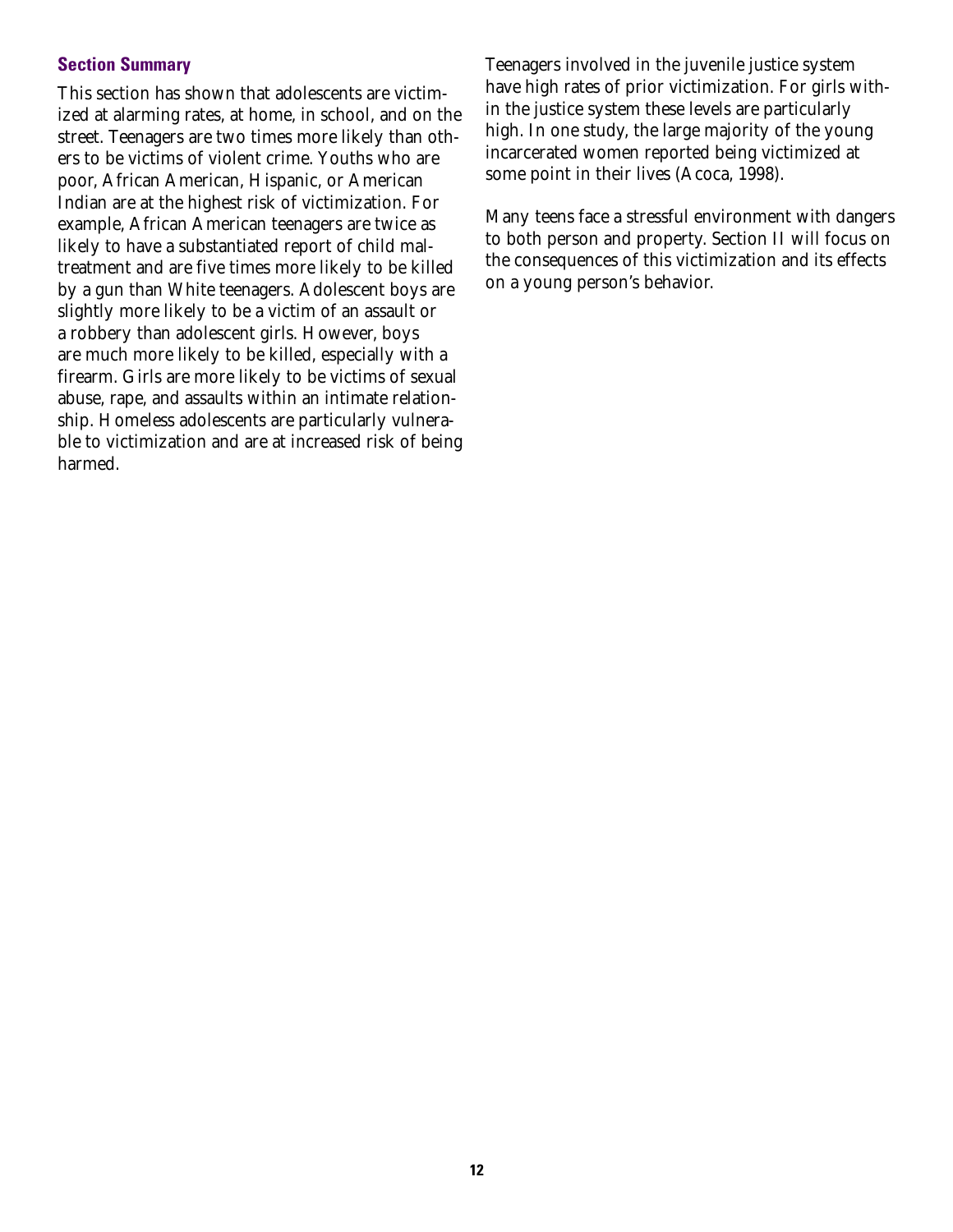The repercussions of being victimized may be overtly apparent or insidious and potentially long term. The victimization of adolescents can have serious consequences for their physical and mental health, school performance, delinquent behavior, and future earning potential. Some studies have found adolescents who have been victimized show a wider variety of symptoms than those victimized either during childhood or adulthood (MacMillan, 2000; Murphy et al., 1988). Thus, victimization during the teenage years may be even more deleterious than at other times in the life cycle.

# **Effects on School Performance**

Adolescents who are victimized tend to have problems with academic performance (Fagan, 1997; Boney-McCoy & Finkelhor, 1995b). Other studies have found that victimized youths report more truancy and have more negative contacts with their teachers than their cohorts who are not victimized (Rigby, 2000). Results from the NCCD analysis of the Adolescent Health Survey data showed that youths who were victimized were more likely to begin skipping school than non-victimized youths. There was also a slight increase in victimized students reporting "increased conflict with other students" compared to non-victimized students.

MacMillan (2000) reported that criminal violence experienced in adolescence appears to influence later earnings by disrupting the youth's education and subsequent career prospects and earning potential. Regarding the long-term costs of victimization, he said that, "income losses from violent victimization tend to be age-graded, with the greatest costs occurring for victimization experienced in adolescence."

# **Effects on Health, Mental Health, and Substance Abuse**

Abused and victimized adolescents are more likely to suffer from physical and emotional problems than non-victimized youths. This suffering is true for maltreatment in the home, as well as victimization by peers and strangers.

Child maltreatment is a risk factor for teen pregnancy, drug use, low academic achievement, and mental health problems (Smith & Thornberry, 1995). Sexual assault had similar effects on young people. Females with a history of sexual abuse present problems that include major depression, posttraumatic stress disorder, personality disorders, suicide, and drug and alcohol addiction (Fergusson et al., 1996). Sexually abused adolescent girls were also more likely to show impaired social functioning, bulimia, and sexual mutilation (Briere & Elliot, 1994). Widom & Kuhns (1996) found that sexual abuse was a significant predictor of teenage pregnancy and prostitution for females. In fact, research shows that adolescent females with a history of sexual abuse and sexual assault were three times more likely to participate in prostitution (Simmons & Whitbeck, 1991), have children at an earlier age, and abuse those children (Horowitz et al., 1995).

Substance abuse is another consequence of victimization. Studies have found that substance abuse tends to be more severe for youths who have suffered from child abuse (Kilpatrick et al., 2000; Whitbeck et al., 1999; Hussey & Singer, 1993; Watts & Ellis, 1993). Abuse victims also reported a greater variety of drugs used than drug users who were not abused (Hussey & Singer, 1993).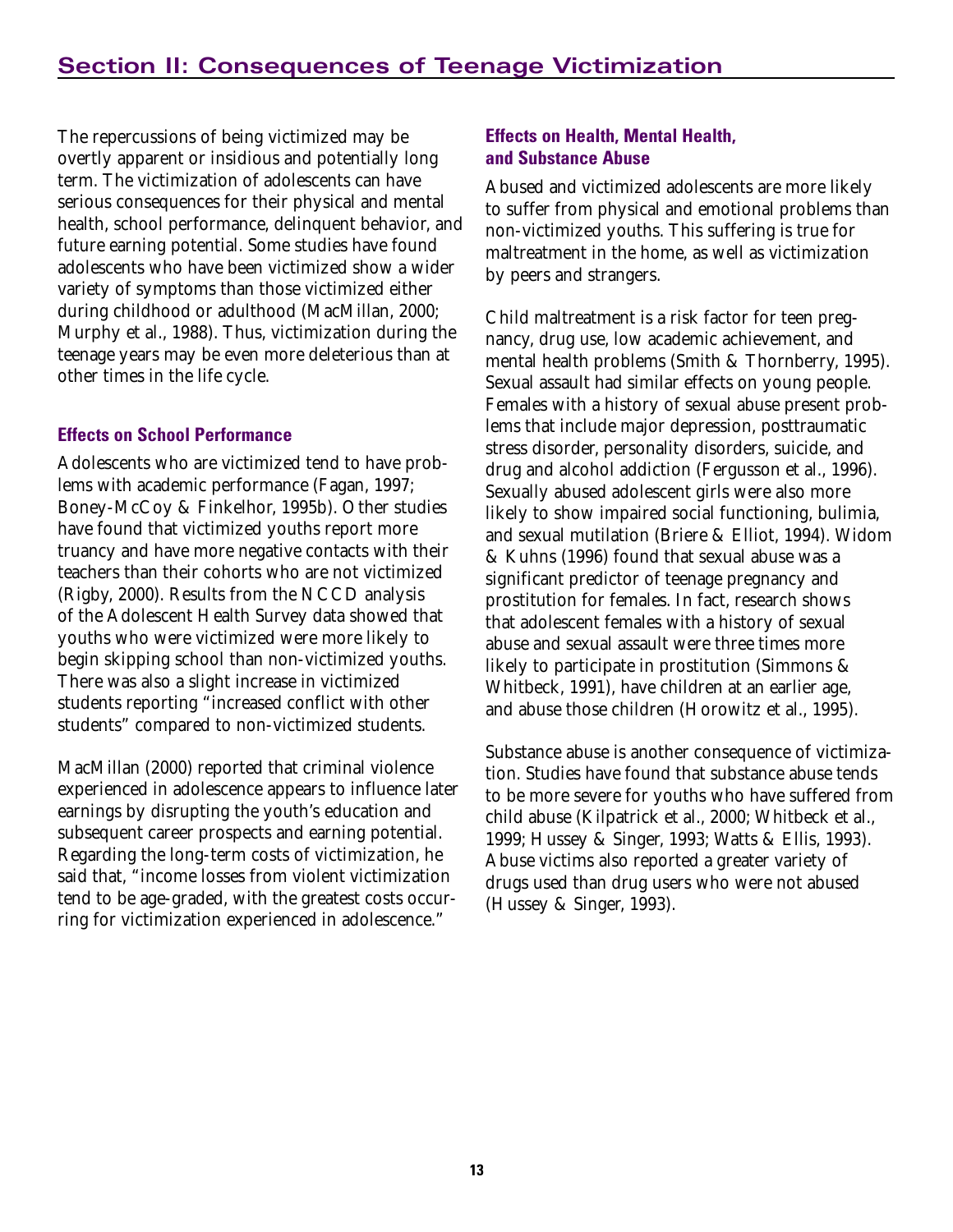#### **Effects on Homelessness and Running Away**

Being abused or neglected is a significant predicator of running away (Widom & Ames, 1994). Homeless adolescents are more likely to have been abused, have runaway, associate with deviant peers, and engage in deviant behavior to support themselves on the street (Whitbeck et al., 1999; Whitbeck & Simmons, 1993). By running away, abused and neglected kids almost double their chances of being arrested (Kaufman & Widom, 1999). The chronology of victimization of homeless adolescents seems to start with an abusive family life, later antisocial behavior by the youths, deviant sustenance strategies (such as prostitution or drug sales), and finally, revictimization (Whitbeck & Simmons, 1993).

### **Effects on Delinquent Behavior**

There have been studies proposing a causal link between child maltreatment and delinquency and adult criminal behavior. Recently, however, new thinking and research has occurred in this area. Below is a brief review of the studies linking child abuse to delinquency and a presentation of new data linking non-familial victimization to delinquency.

Much of the research addresses the concept of a cycle of violence and suggests a link between child maltreatment and later delinquency (Widom, 1989; Woodward & Fergusson, 2000). Children experiencing multiple forms of family violence in the home were twice as likely as others to commit violence themselves (Thornberry, 1994). Reaffirming these results, Widom (1998) found that children with a documented history of abuse were twice as likely to engage in criminal activities. They were likely to commit more crimes, to commit more violent crimes, and to be arrested for the first time at a younger age.

Widom's research on the "cycle of violence" is supported by several studies using diverse methods of measuring delinquency or child abuse. Smith and Thornberry (1995) found that, "having a history of childhood maltreatment serious enough to warrant official intervention by child protective services is a

significant risk factor for later involvement in serious delinquency." Studies using official records indicate that abuse and neglect during childhood significantly increased the likelihood of committing a violent crime (Widom, 1989). Zingraff and colleagues (1993) found that maltreated children had higher rates of juvenile court referrals than the comparison group.

The "cycle of violence" theory has been applied to intimate partner violence as well. Some studies have associated men's battering with either observing or being the victim of abuse or battering in their family of origin (Hotaling & Sugarman, 1986). Indeed, for batterers, violence in the family of origin has been reported to be as high as 75% (Fitch & Papantonio, 1983).

The literature also suggests a differential effect of abuse by gender and race. Physical abuse was a stronger predictor of violent criminal behavior for females than males (Widom, 1991). When crime rates were compared by race, abuse and neglect played a more significant role with African American juvenile delinquents than White (Widom, 1991). Hernandez and colleagues (1993) found that African American males were more likely than White males to engage in risk-taking behavior, however, when sexual and physical abuse were accounted for, racial differences became much less pronounced. This suggests a link, especially for African American youths and girls, between childhood maltreatment and subsequent delinquency.

The link between being the victim of a violent crime (non-child abuse) and delinquent behavior is not as well documented. The data collected through the Adolescent Health Survey offers one way to examine this relationship.<sup>2</sup>

There seems to be a strong relationship between being a victim of a crime and offending behavior. Figure 13 shows this relationship by plotting the percentage of teens who reported committing an offense in Wave II of the data collection by whether they had been victimized.

<sup>2</sup> These data were collected in two waves. Wave I data was collected from April to December, 1995. The Wave II data collection period was April to August, 1996. Wave II surveys were conducted with high school students who participated in Wave I. Thus, we were able to compare youth who suffered a violent victimization in Wave I to youth who suffered no self-reported victimization. Violent victimization was defined as being shot, stabbed, jumped, or having a knife/gun pulled on you. It is important to note that two important types of violent victimization were not included in this study: child maltreatment by a parent or guardian and sexual assault or rape.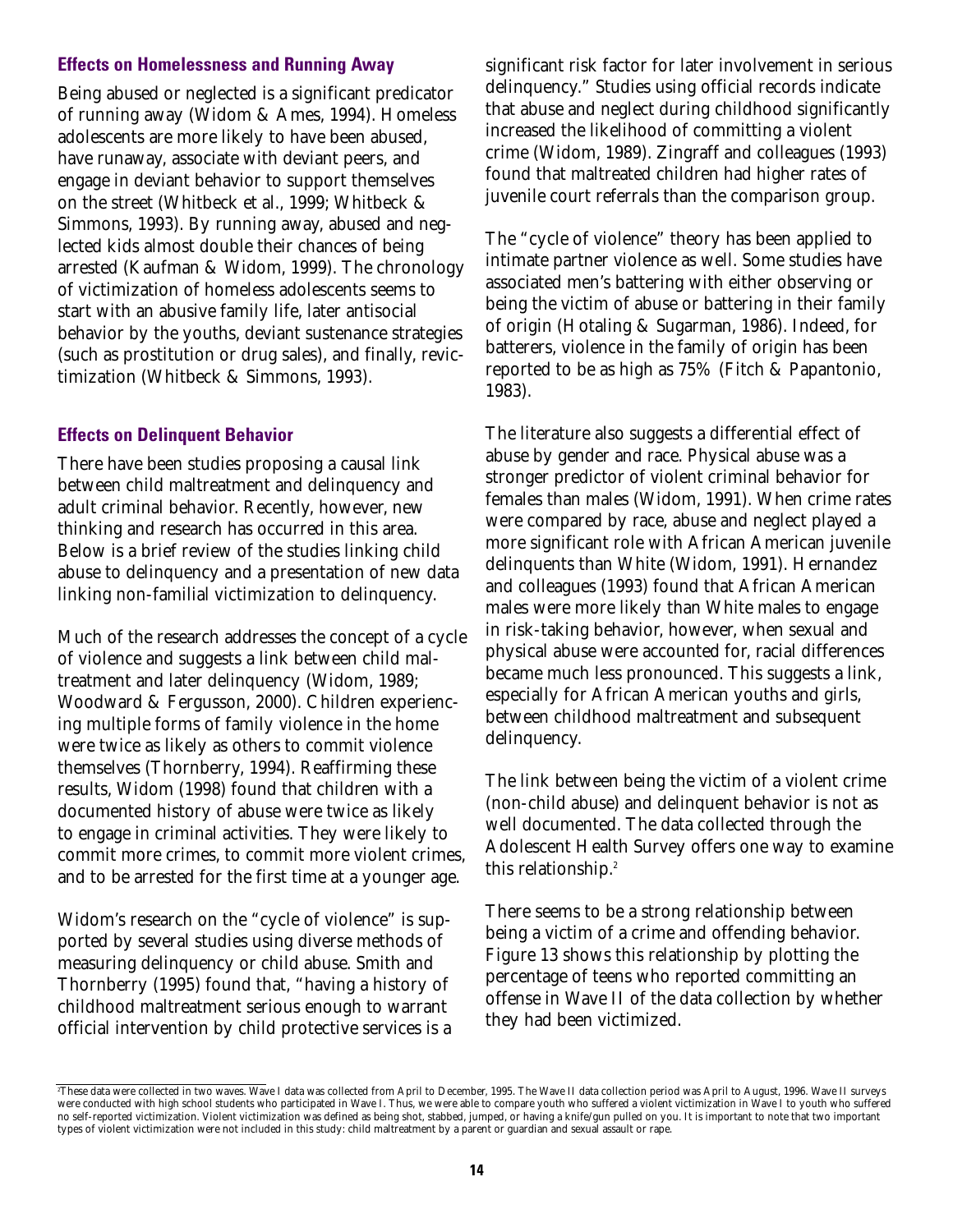

These data show that of the teens in Wave II who reported committing an offense, the vast majority were victimized in Wave I, Wave II, or both. Victimized youths were much more likely to be offenders and the difference is especially evident for violent offenders. While only 5% of the violent offenders reported no victimization, over one-half (54%) reported being victimized in both years. Thus, for every one violent offender who was not victimized the previous or current year, there were ten who were victimized in both.

Many potential factors intervene between being a victim and offending. One way to explore the effect of victimization on offending is to statistically control for other factors. The multivariate analysis demonstrated that violent offending rates tended to be higher among youths who had a history within the previous year of victimization, poor peer relations, poor family relations, low school performance or learning disabilities, access to a gun at home, higher levels of sexual activity, feelings of unhappiness, and pessimism and moodiness.

Being a victim of a crime was the strongest predictor of violent offending after accounting for the influence of other important factors. Of course, there are likely other factors that were unaccounted for, but this analysis provides evidence that non-familial victimization is strongly related to delinquency

and strengthens the argument that being a victim of a crime has an influence on violent behavior.

#### **Section Summary**

The victimization of an adolescent can have serious consequences on their school performance, physical and mental health, substance abuse, future earning potential and delinquent behavior. The repercussions of being victimized can be immediate or long term.

It is difficult to isolate these consequences from one another. Adolescents who are maltreated in the home, and/or victimized outside the home are at greater risk for emotional and psychological problems, alcohol and drug abuse, school problems, and delinquency. They are more likely to runaway and become homeless, leading to continued victimization. Research on homeless and runaway youths has found that familial abuse, both sexual and physical, strongly correlates with victimization on the streets – and past victimization is related to future victimization.

The literature has shown that there is a cycle of violence, often beginning with physical and sexual abuse of the child. Moreover, NCCD's new analysis of the Adolescent Health Survey data indicates that there may be a direct causal relationship between nonfamilial victimization and violent offending.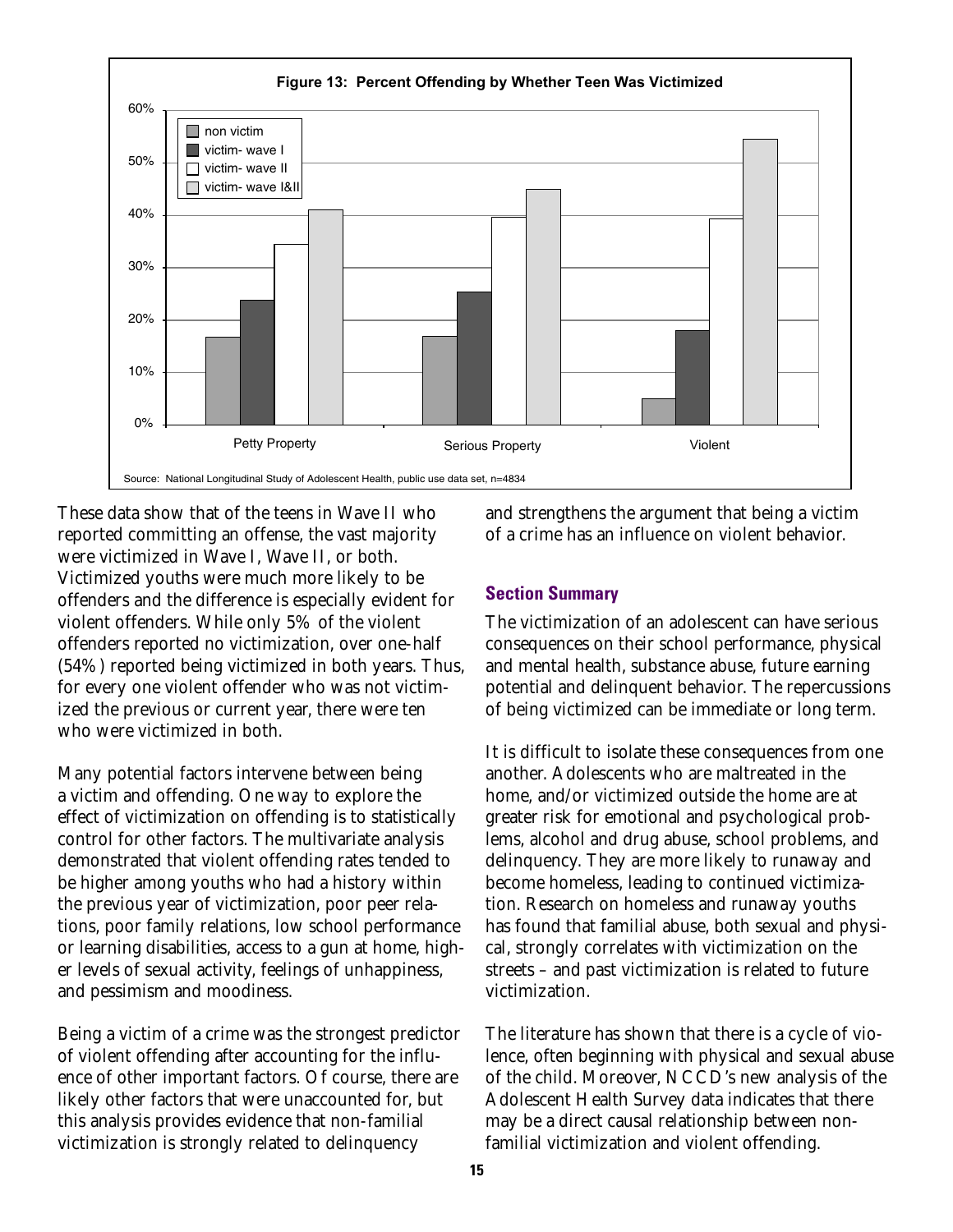# **Section III: Prevention and Intervention in the Victimization of Teenagers**

The evidence is overwhelming and compelling: teenagers are vulnerable to victimization in their homes, in schools, and on the streets. Not protecting our teenagers as they make the transition to adulthood, sets them on a path toward a difficult future. It is clear that the primary defense against future abuse and victimization is immediate prevention, identification, and intervention.

The *Teen Victim Project,* lead by the National Center for Victims of Crime and the National Council on Crime and Delinquency, will work to generate an effective, focused, national response to the problem of teen victimization. The *Teen Victim Project* aims to bring together two powerful networks – the youth development community and victim service providers – and build a "safety net" for teens based on collaboration and communication and a shared interest in helping America's teenagers.

One of the primary objectives of this initiative is to create the Teen Victim Network, an infrastructure of national youth-serving and victim service organizations committed to enhancing their institutional capacity to serve teenage victims of crime. These youth-serving organizations are found in communities around the country serving millions of young people every day, yet they have not generally organized around the pervasive issue of teen victimization. Also, the victim service providers have not fully embraced the needs of adolescents victimized by crime. The creation of the Teen Victim Network will provide a structure for community-based organizations, national youth-serving organizations and state-

wide coalitions against various types of violence and crime, to work together to strengthen the net of services we provide to teenagers.

The Teen Victim Network will be a vehicle for testing new approaches for addressing the service needs of teenage victims and reducing the social isolation they experience. The National Center for Victims of Crime will develop separate curricula for youthserving and victim service organizations, test the curriculum in a small number of sites, construct a training protocol for the staff of these respective disciplines, and then, with the active support of members of the Network, broadly disseminate the training.

# **Promising Victimization Prevention and Intervention Strategies**

In reviewing the literature on the scope of victimization, its consequences, and promising strategies to address it, NCCD and the National Center for Victims of Crime recognize three basic principles upon which a comprehensive approach should be based:

- 1. Provide safe environments;
- 2. Identify and assess victimization and its consequences; and
- 3. Protect from further harm and strengthen against repeat victimization.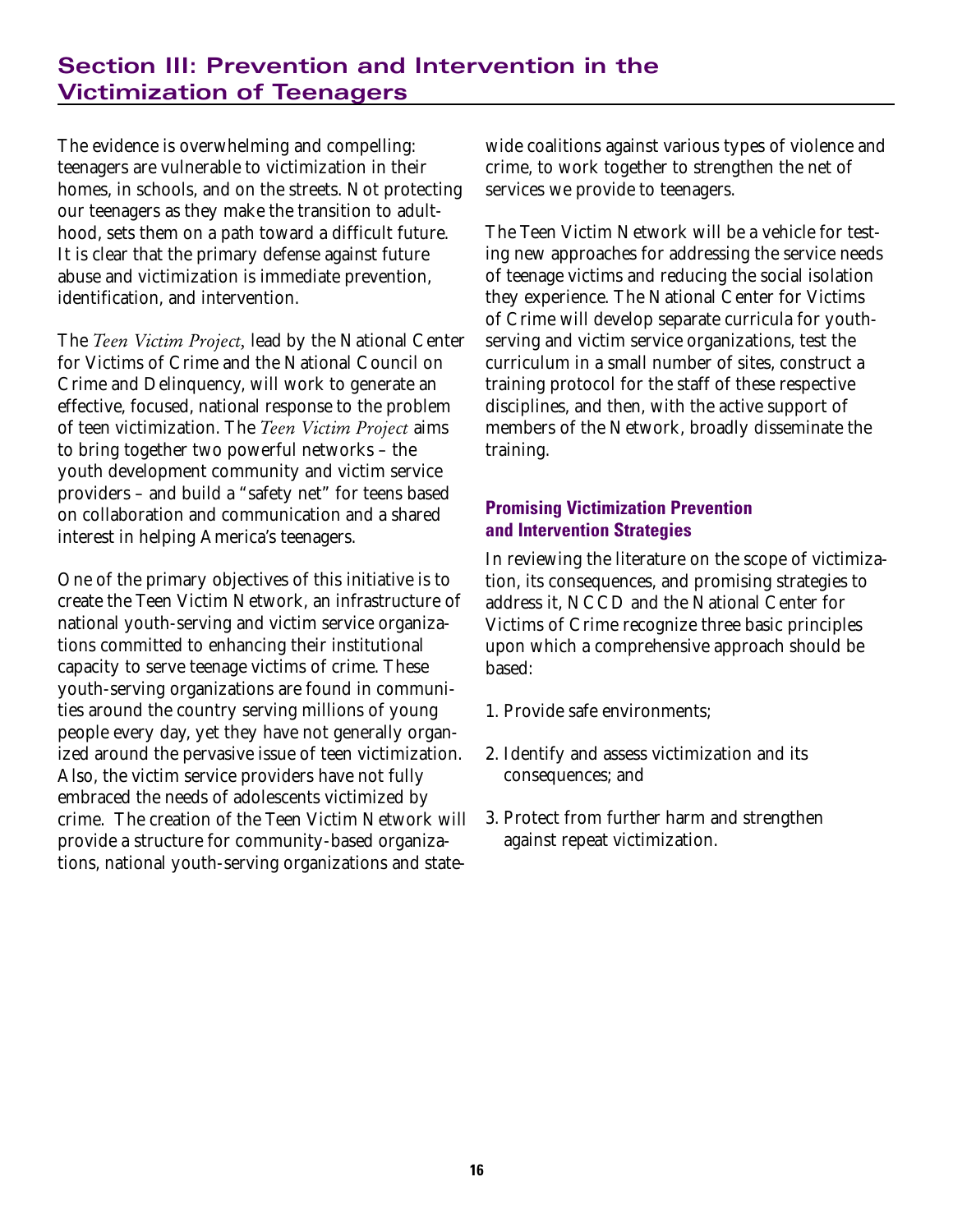#### **Provide Safe Environments**

Providing safe environments for teenagers is the key to primary prevention of victimization. While this principle seems basic and obvious, it generally receives little attention. Safe environments must be created at home, at school, and on the streets. Promising strategies and programs to create safer environments follow.

### **SAFER HOMES**

Creating a safe environment in the home for an adolescent should be the basic premise of victimization prevention efforts. Unfortunately, the literature contains very little information on preventing the abuse or neglect of teenagers. However, the maltreatment of teenagers often begins in childhood (Murphy et al., 1988).

### *Strategy 1: Target high-risk families with maltreatment prevention programs.*

Since living in a high-risk neighborhood, being poor, living in a single parent household, and teenage motherhood are all associated with child maltreatment, programs targeted at these populations could reduce the first incidence of victimization and abuse (Boney-McCoy & Finkelhor, 1995). Studies that have evaluated long-term results of programs directed towards improving parenting skills and assisting young mothers have found lowered instances of abuse and neglect for their children as well as more positive feelings about themselves and better scholastic achievement (Olds et al., 1998; Johnson & Walker, 1987).

One study, by Widom (1998), examined the effects of home visitations by public health nurses on a group of high-risk teenage mothers. The study found that children who had participated in the program had fewer reports of abuse, fewer medical problems, and did better in school than the cohort that did not participate in the home visitation program. The study also showed that this program was cost effective in the long run. Other less rigorous studies have indicated that parenting classes and mutual support programs for parents show promise in reducing the incidence of abuse and neglect (Kline et al., 1990; MacFarlane & Lieber, 1978).

# **SAFER SCHOOLS**

Although schools are relatively safe places for young people, it is still important to work to improve their safety. Primary prevention in the schools ranges from providing a nurturing and constructive environment for young people to providing specific training on violence prevention and victimization.

### *Strategy 2: Adequately fund quality after-school activities.*

Access to positive group activities, especially in poor neighborhoods, is especially important in preventing victimization. Adolescents are most likely to be victimized in the hours immediately following school (Kaufman et al., 2000). School and community-based programs keeping teenagers safe and engaged in positive activities should be targeted to the hours between 3 p.m. and 6 p.m. After school activities such as sports programs, art, dance, music, and academic tutoring are often lacking for the teens who are the most vulnerable to violence.

*Strategy 3: Specifically train School Resource Officers in violence prevention techniques, identification of victims, and intervention strategies.*

School Resource Officers can provide a feeling of safety for students and respond to crimes immediately. These specialized law enforcement officers have "been the most successful in settings where their role is clearly defined and well understood by students, teachers, and staff and where they have received extensive training" (Decker, 2000). They should not only be trained to help create safe environments but also in how to identify and respond to victims appropriately.

# *Strategy 4: Modify rigid expulsion policies that put young people at risk of victimization through expulsion and do not address underlying problems.*

Evidence presented earlier suggests that youths who are expelled from school are much more likely to be victimized than other students. Automatic expulsion policies may eliminate the last vestige of supervision and care for troubled youngsters, propelling them into even greater trouble. Schools need adequate resources to have a variety of ways of intervening in this downward trajectory, besides pushing teenagers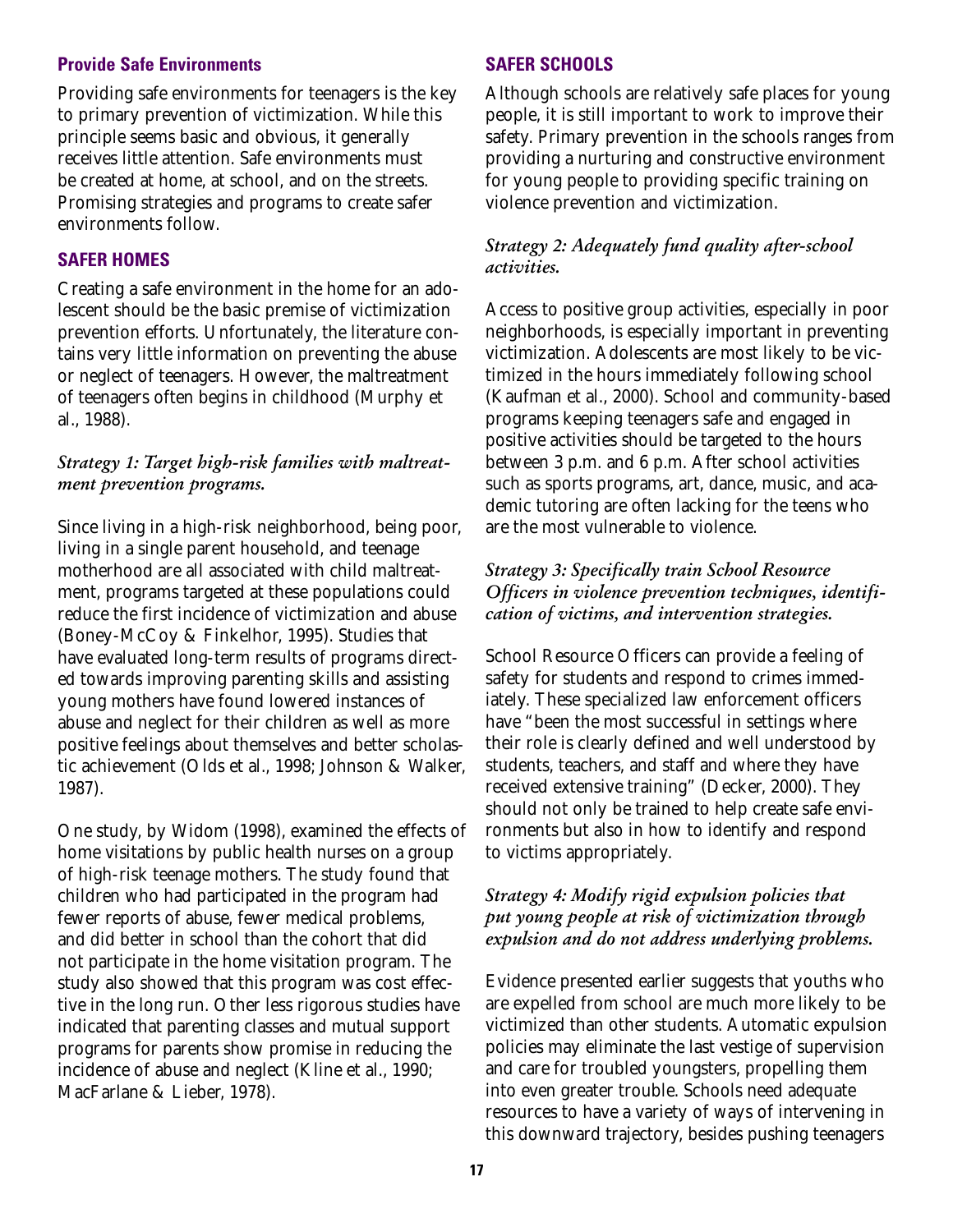out in the community to inadequately fend for themselves.

# *Strategy 5: Use curricula aimed at reducing dating violence.*

We must also focus our attention on the victimization of girls and young women, especially in the crimes of sexual assault and domestic violence. Too often we think of these offenses as adult crimes. Although young women under 18 comprise 25% of the population, they are victims in 51% of sexual assaults (Langan & Wolf-Harlow, 1994). Small & Kerns (1993) found date rape is three times more likely on the first date. They suggested that rapists were difficult to identify and recommended educating young women on how best to safeguard themselves, especially on the first date. Heimlien (1995) found evidence that risk factors for victimization by rape begin in high school and that they are cumulative. She suggests sex education with a focus on victimization prevention should be an integral part of the school system. Given that the research was unable to distinguish rapists from other young men, we must also focus on changing the aspect of our culture that assigns prowess to a young man for forcing sex on a girl or a woman. Thus, curricula need to be tested and used for young women and young men to see if it can be effective in reducing the incidence of sexual assault and dating violence.

# *Strategy 6: Create school environment emphasizing tolerance and respect for diversity.*

Often young people become victims of crimes simply because of the color of their skin, ethnicity, sexual orientation, or perceived sexual orientation. According to the school crime supplement to the NCVS (2001) 13% of youths reported being targets of hate-related words and 36% report seeing haterelated graffiti. Hate crimes are likely to happen much more often than reported and they tear at the very fabric of our society.

Tolerance programs that help students feel responsible for creating a safe environment free of hate language, graffiti, and behavior, may prevent victimization both in and out of schools. One program that could be modified to include a tolerance curriculum is Teens on Target. This program seeks to reduce violence by teaching high school students about the effects of violence and how to prevent it and, in turn, having those high school students teach younger middle school children. Preliminary evaluation of the program found that the self-selected group of students who participated in the program had better attitudes towards violence, were more aware of violence, had better grades, and a much lower rate of truancy (Arifuku & Nuñez, 2000). More rigorous experimental designs should be implemented to more accurately assess the effects of this type of program.

# **SAFER STREETS**

Age plays a significant part in the time of day in which victimization is likely to occur. While adults are more likely to be victimized between 8 p.m. and midnight, youths are more likely to become victims in the hours immediately following school.

# *Strategy 7: Provide opportunities for youths that build self-esteem and create a sense of control in their lives.*

Programs that keep teenagers safe between the hours of 3 p.m. and 6 p.m., such as community centers that are open after school, could have considerable impact on adolescent victimization. Youth development staff should be trained to recognize victimization, understand the impact it can have, and refer teenagers to appropriate services.

Other strategies to keep youths safe and off the streets include starting entrepreneurial activities so the young people can acquire employment skills and earn money. A promising example of this type of program, Barrios Unidos, is in California. This program attempts to build cultural pride and economic opportunity for poor young people who have few opportunities.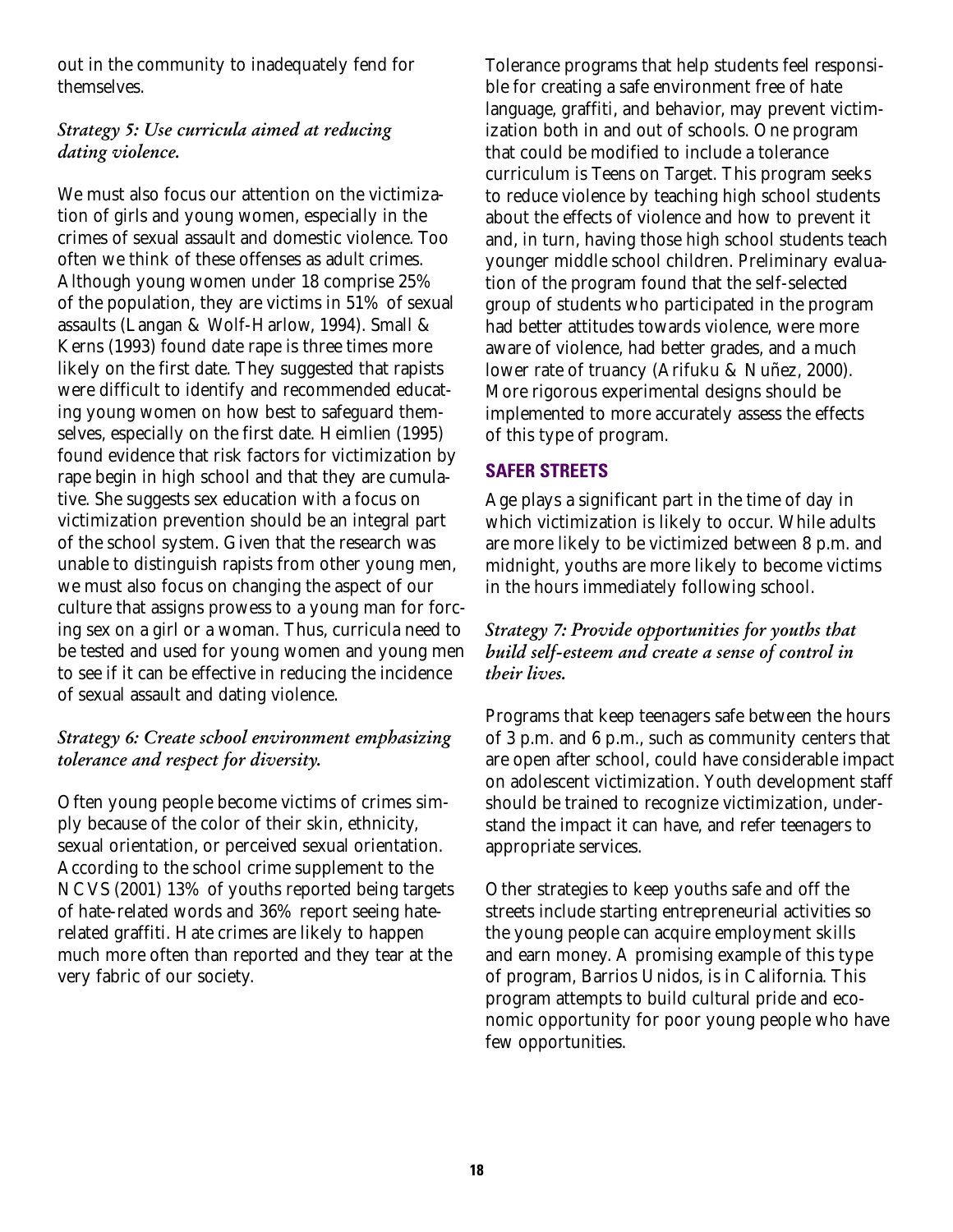Often teenagers who have been victimized benefit from programs which reestablish self-esteem and help them regain a sense of control over their lives.

# *Strategy 8: Restrict juveniles' access to firearms.*

As discussed earlier, non-firearm homicides of teenagers have not increased, but the number of young people killed by guns has increased substantially. African American young men are particularly at risk of victimization through firearms. The statistics reported here only focused on victimization through a criminal act, however, it must be noted that the number of accidental shootings and suicides by firearms have also skyrocketed.

There are two especially promising strategies that could prevent gun violence: 1) requiring trigger locks on all firearms, and 2) requiring gun manufacturers to sell firearms that only function with the owner's fingerprint. These precautions could prevent many of the tragic accidental and deliberate shootings of children and adolescents.

# **Identify Victimization and Its Consequences**

For those individuals and organizations who have the direct and daily impact on the lives of teenagers, adequate training must be provided to assure that the indicators of victimization are identified and assessed in order to provide immediate intervention.

*Strategy 9: Train health care providers, youth development staff, as well as teachers and school counselors, to assess victimization.* 

Incorporating victimization issues into medical and nursing school curricula is a good beginning in using the strength of health care providers to identify victimized teens. It is important that hospital and clinic policies regarding victimization be clear to providers. Furthermore, valid and reliable assessment tools must be developed as victimization is as much or more of a health risk to teens than many diseases.

Due to severe underreporting, the American Medical Association suggests that adolescents be screened for chronic sexual abuse yearly. Disproportionately high rates of psychiatric disorders common with abuse and incest victims (Van Husselt et al., 1992), make it important that practitioners elicit a history of sexual abuse, especially when severe depression is present for adolescents in clinical settings (Sansonnet-Hayden et al., 1987).

Reinstating funding for school nurses and training them to recognize victimization could increase our ability to appropriately identify victims and refer them for help. Teachers and school counselors should also receive specialized training. Given that consequences of victimization include poor academic performance and truancy, school staff should focus their initial efforts in assessing the victimization of these youths. Furthermore, the prevalence of substance abuse among victimized youths, calls for appropriate assessment and intervention (Watts & Ellis, 1993). Because substance abuse can be a symptom of victimization, substance abuse treatment should be focused at the underlying issues leading to substance abuse rather than only focusing on detoxification and punishment (Briere & Elliott, 1994).

# *Strategy 10: Assess all juvenile justice involved youths for victimization and related problems.*

Research has consistently shown that youths involved in the juvenile justice system are more likely to have been victimized than other young people. However, most courts, probation staff, and treatment providers have no standardized method of assessing victimization and/or its consequences. Reliable and valid assessment tools should be developed, tested, and used.

# *Strategy 11: Provide a safety net for abused/neglected youths so they do not become homeless.*

Youths who become homeless are at much greater risk of victimization, and those who were abused and neglected are at even greater risk. The difficulty in finding appropriate foster care for adolescents and the fact that they are more self-sufficient than younger children often results in less intervention for older youths. Intervening in their lives prior to their being forced from their homes or running away from an abusive situation is paramount.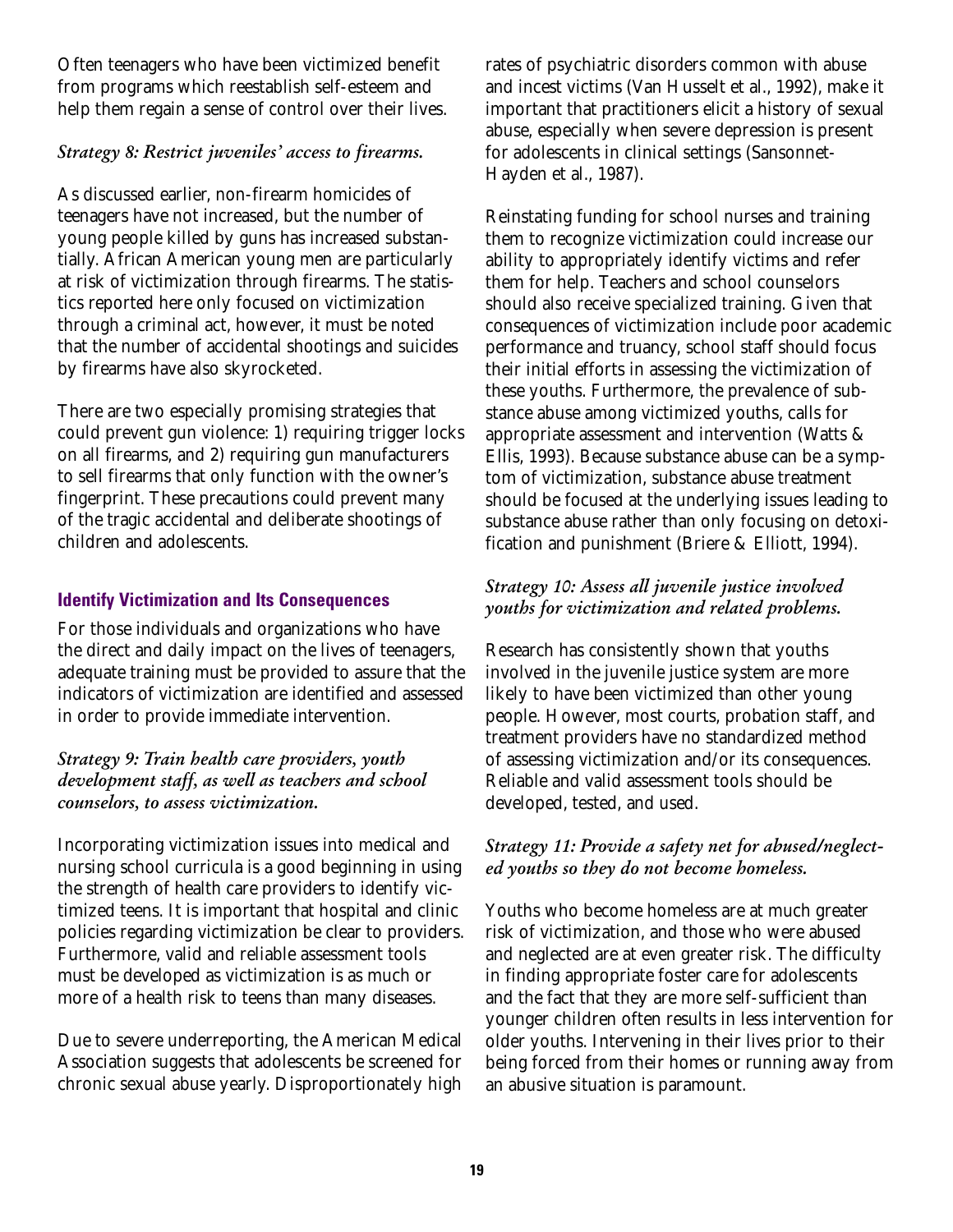# *Strategy 12: Encourage important adults in children's lives to talk about victimization and be supportive.*

Adolescence is a time when young people come to terms with themselves and their bodies as well as their families. At this particularly vulnerable stage in development, it is important that young people have resources they can rely on. The first step to intervention is identifying the adolescent victim. This is often the most challenging part because evidence shows that adolescents are least likely to report victimization. All youths should have a trusted adult who they can talk to without fearing repercussions.

It is estimated by NCANDS that only one in three reports of abuse is actually investigated (U.S. Department of Health and Human Services, 1999), leaving many potentially abused youths without recourse. By the time a report is substantiated, the young person may have been victimized on numerous occasions. Moreover, many sex crimes go unreported, and many victims of sexual abuse and assault never talk to anybody about the crime. The Center for Disease Control report calls it "hidden rape" and states one study's findings that only 5% of college aged women who said they were a victim or rape or attempted rape actually reported it to the police (CDC, 2001). The lack of reporting may be because young women ages 12-18 who were victimized by violence were more likely to know the perpetrator than older women (Bachman & Saltzman, 1995).

Research studying the effects of victimization on young people has found that unsupportive family environments worsen the effects of sexual assault and date rape (Heimlein, 1995). Lack of parental monitoring and authoritarian parental styles have also been linked to increased victimizations in adolescents (Paradise et al., 1994; Small & Kerns, 1993). Supportive adults, whether they are parents, other family, or friends are critical to identifying and intervening in the victimization of young people.

# **Protect Teens from Further Harm and Strengthen Against Repeat Victimization**

For those young people that we have not succeeded in protecting, we must make sure that they are safe from further harm and give them tools to combat the potentially self-destructive consequences of their victimization.

# *Strategy 13: If homeless, provide youths with safe shelter and educational opportunities.*

The research shows that homeless youths are at a high risk of victimization. It is likely that they have already been victimized and will fall victim again. Janus and colleagues (1987) contended that there are not enough shelter beds to meet this need. For the hundreds of thousands of teenagers who are homeless every year, we must provide safe shelter and a nurturing environment.

# *Strategy 14: Hold offenders accountable.*

Create swift and sure sanctions and rehabilitative services for perpetrators. Provide avenues for restitution and other means of restoring victims when appropriate. Emphasize removing sexually abusive family members from the home, rather than victims. Unfortunately, it is often easier to remove the victim from the home than the offending parent, thus adding to the internalization of blame many sexual abuse survivors face.

Around the country, jurisdictions are making it easier to prosecute intimate partner violence and sexual assault. How well these new policies and procedures address the needs of teenagers is unknown. We must make the safety of victim paramount, while at the same time holding the perpetrator of date rape, intimate partner violence, and other sexual assaults accountable.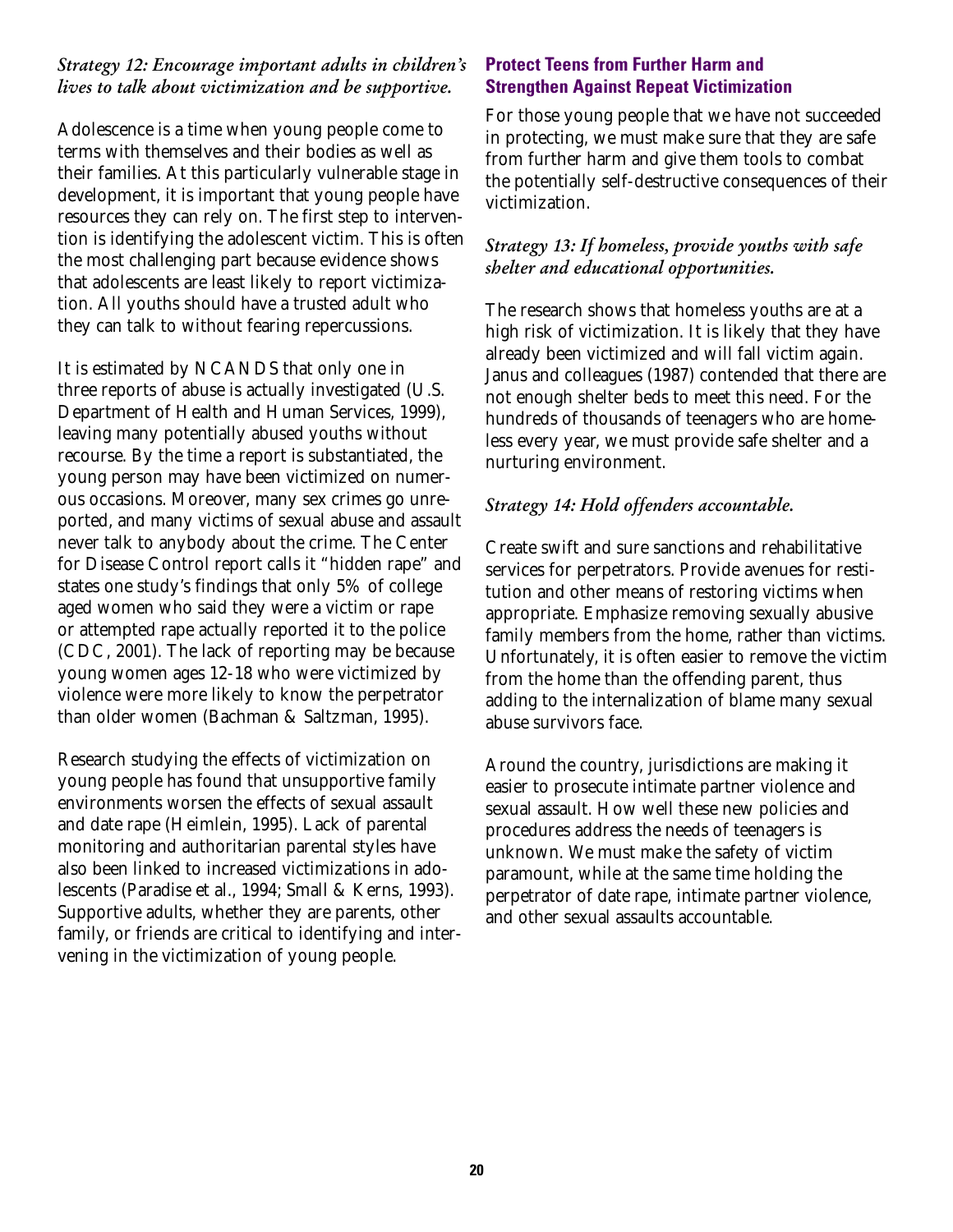*Strategy 15: Provide quality foster care for victimized youths with special training on victimization, its consequences, and potential for revictimization.*

Many abused and neglected children fall into the foster care system where inadequate monitoring can lead to continued abuse and neglect. It is estimated that 7,500 of the 550,000 children in foster care continue to be abused (Roche, 2000). Foster families need quality support and monitoring to ensure that young people are not revictimized.

*Strategy 16: Make appropriate counseling and support available for survivors of abuse and other victimization.* 

Abused and victimized adolescents suffer from a profusion of negative symptoms both directly and indirectly related to their victimization. Self-destructive behavior such as substance abuse, risky sexual behavior, and suicide attempts can be symptoms of abuse and victimization. Once victimization has been identified as a potential causal factor in self-destructive behaviors, a range of resources from individual and group counseling to more traditional mental health therapy should be available to help teenagers understand the consequences of this victimization and provide tools to strengthen the young person against future victimization.

There is also a growing body of evidence that sexual assault and rape are often recurring incidents and repeat victimization seems not to be the exception, but the rule (Menard, 1998). This evidence supports the notion that counseling and therapeutic efforts should focus on already victimized teens (Small & Kerns, 1993).

*Strategy 17: Provide training and support for local victim service agencies in order for them to work efficiently with teenaged victims of crime.* 

While victim service providers are skilled in crisis intervention, counseling, and support services for adult and sometimes child victims, few are trained to work with adolescents. The particular needs and concerns of teenagers must be taken into account if services are to be effective.

*Strategy 18: Provide quality victim services to teenagers who are runaways, homeless, or involved in the juvenile justice system.* 

Whether male or female, mounting research has shown the majority of youths involved in the criminal justice system have a varied and extensive history of victimization. As discussed earlier, many studies have also shown that many homeless and runaway youths have a history of abuse. For runaway and homeless adolescents, deviant sustenance strategies may be the only means of survival. Being arrested for running away can be the first step in their criminalization, or it can be another opportunity to provide appropriate intervention services. Runaways need programs that focus on early intervention (Kaufman & Widom, 1999).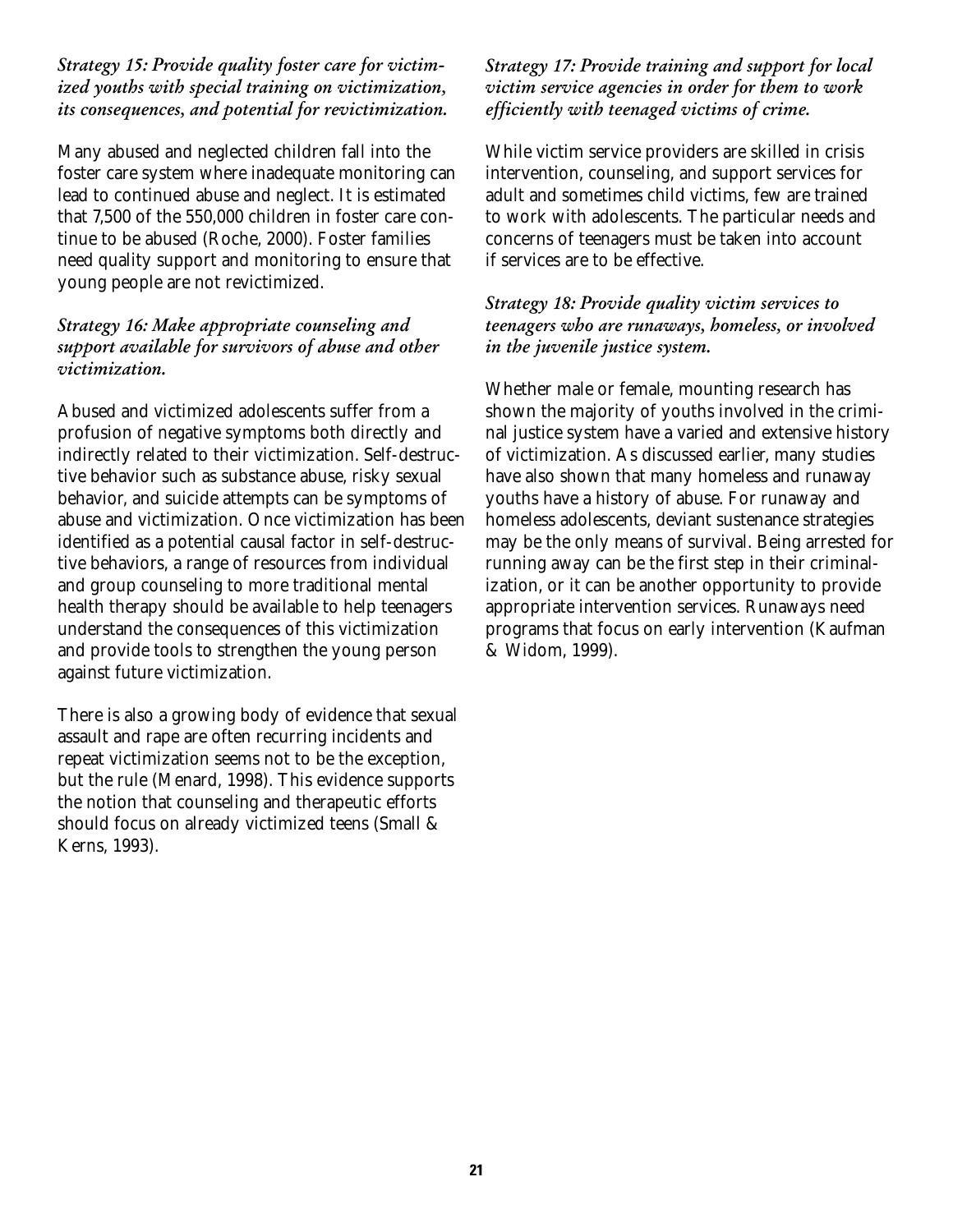#### **Summary and Conclusion**

Primary prevention programs, better assessment practices, and quality intervention programs must be implemented to create a comprehensive strategy to reduce and respond to teenage victimization. We have presented seventeen different promising strategies to address the problem of adolescent victimization within each of these three areas. Based on the best evidence we have to date, these strategies are the most promising. Clearly, the evidence for their effectiveness is limited, and we must continue to evaluate these efforts with the most rigorous research designs possible.

We have attempted to address the issue of teenage victimization in three ways. First, we presented the statistics on the staggering numbers of young people who are victimized at home, in school, and on the streets. The level and type of victimization varies by race, gender, and socio-economic status. These data support cultural and gender specific approaches to ameliorating the suffering of our teenagers. Second, we showed the damaging consequences of the vari-

ous types of victimization children and adolescents face. These include emotional and mental health problems, difficulties in school, family problems, running away, and delinquent behavior. Each of these consequences puts the young person at greater risk of revictimization. Finally, we presented strategies to prevent and intervene with these youths rather than punishing them for the repercussions of these victimizing experiences.

The *Teen Victim Project*, a joint effort of the National Center for Victims of Crime and The National Council on Crime and Delinquency, is designed to address the needs of the alarming numbers of teens who are victimized in this country. The ultimate goal is to help these teenagers rebuild their lives and to prevent as many victimizations as possible. Together, the public, policymakers, youth-serving organizations, and victim service providers can make a difference in reducing the number of adolescents who are victimized by crime and alleviate some of the pain and consequences for those who are victimized.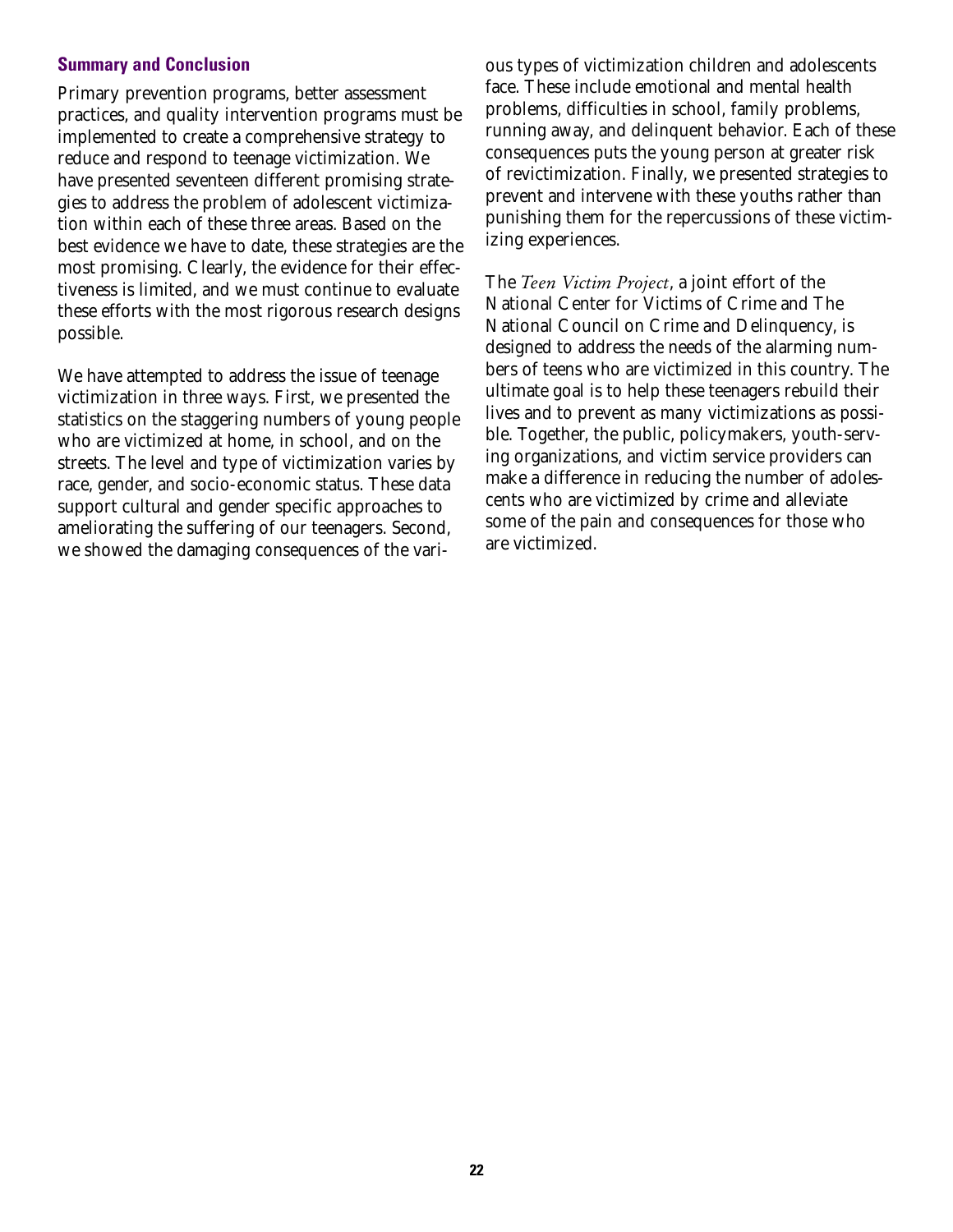# **REFERENCES**

Acoca, L., & Dedel, K. (1998). *No place to hide: Understanding and meeting the needs of girls in the California juvenile justice system.* San Francisco, CA: National Council on Crime and Delinquency.

Arifuku, I. (2001). *Teens on target evaluation.* Oakland, CA: National Council on Crime and Delinquency.

Arifuku, I., & Nunez, M. (2000). *Teens on target evaluation.* Oakland, CA: National Council on Crime and Delinquency.

Bachman, R., & Saltzman, L. E. (1995). Violence against women: Estimates from the redesigned survey. *Bureau of Justice Statistics Special Report.* Washington, DC: Department of Justice, Office of Justice Programs.

Boney-McCoy, S., & Finkelhor, D. (1995a), Psychosocial sequelae of violent victimization in a national youth sample. *Journal of Consulting and Clinical Psychology,* 63(5), 726-736.

Boney-McCoy, S., & Finkelhor, D. (1995b). Prior victimization: A risk factor for child sexual abuse and for PTSD-related symptomatology among sexually abused youth. *Child Abuse and Neglect,* 19(12), 1401-1421.

Briere, J. N., & Elliot, D. M. (1994). Immediate and long-term impacts of child sexual abuse. *The Future of Children,* 4(2), 54-69.

Bureau of Justice Statistics. (2001). Crimianl Victimization in the United States, 1999 Statistics Tables: National Crime Victimization Survey. U.S. Department of Justice, Office of Justice Programs.

Center for Disease Control. (2001). Fact Sheet on Dating Violence. Retrieved April 6, 2001, from http://www.cdc.gov/ncipc/dvp/yvpt/datviol.htm

Collins, M. E. (1998). Factors influencing sexual victimization and revictimization in a sample of adolescent mothers. *Journal of Interpersonal Violence,* 13(1), 3-24.

Decker, S. H. (2000). Increasing School Safety Through Juvenile Accountability Programs. *Juvenile Accountability Incentive Block Grants Program Bulletin.* Washington, DC: Department of Justice, Office of Justice Programs, Office of Juvenile Justice and Delinquency Prevention.

Dembo, R., Williams, L., Wothke, W., Schmeidler, J., & Brown, C. H. (1992). The role of family factors, physical abuse, and sexual victimization experiences in high-risk youths' alcohol and other drug use and delinquency: A longitudinal model. *Violence and Victims,* 7(3), 245-266.

Fagan, J. (1997). Patterns of mother and father involvement in day care. *Child & Youth Care Forum,* 26(2), 113-126.

Fergusson, D. M., Horwood, L. J., & Lynskey, M. T. (1996). Childhood sexual abuse and psychiatric disorder in young adulthood: II. Psychiatric outcomes of childhood sexual abuse. *Journal of American Academy of Child and Adolescent Psychiatry*, 34(10), 1365-1374.

Finkelhor, D. (1984). *Child sexual abuse: New theory and research.* New York: Free Press.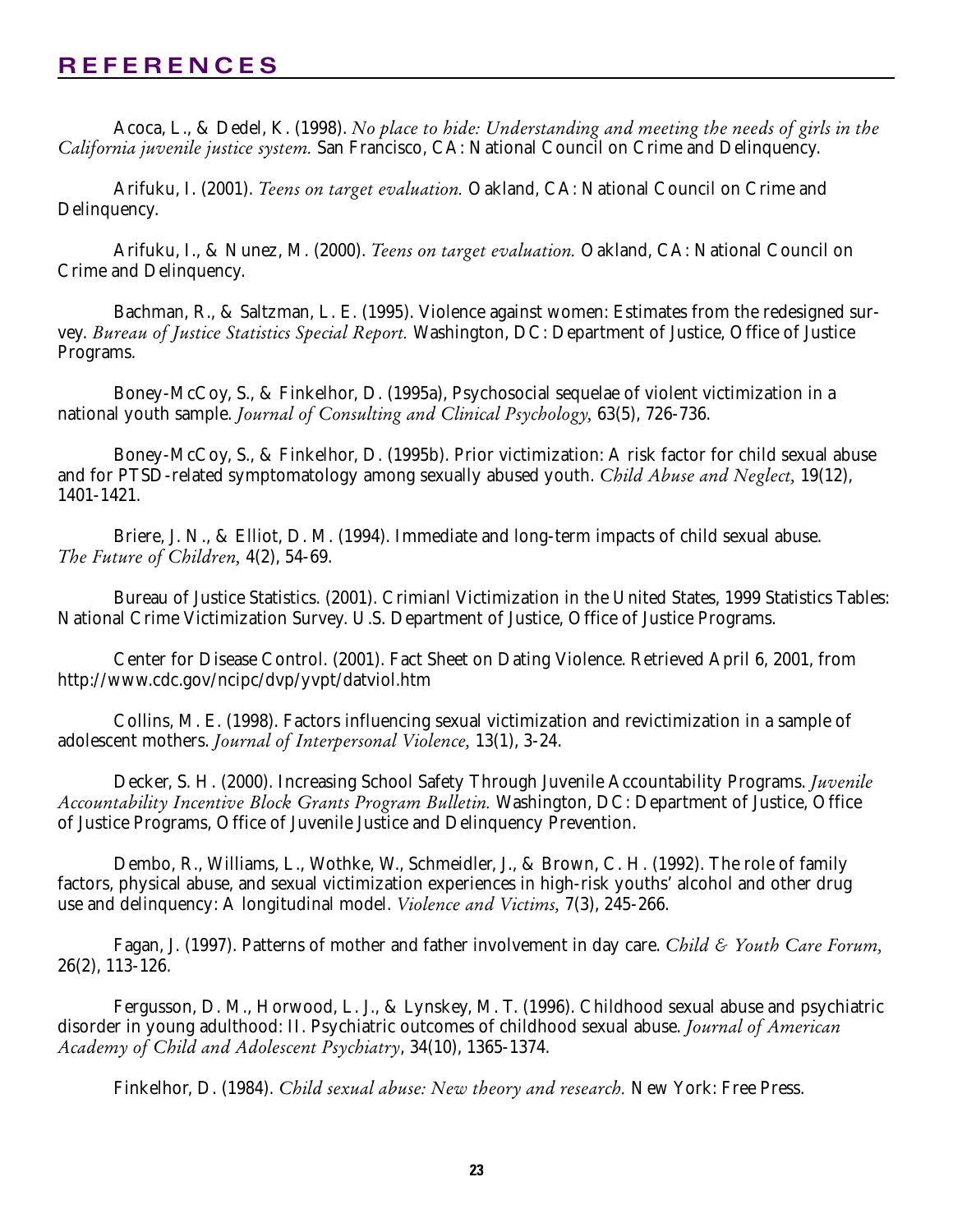Finkelhor, D., & Ormrod, R. (2000). Juvenile victims of property crimes [Abstract]. Proceedings of the American Society of Criminology Annual Meeting, San Francisco, CA.

Fitch F. J., & Papantonio, A. (1983). Men who batter: Some pertinent characteristics. *Journal of Nervous & Mental Disease,* 171(3), 190-192.

Hernandez, J. T., Lodico, M., & DiClemente, R. J. (1993). The effects of child abuse and race on risk-taking in male adolescents. *Journal of the National Medical Association,* 85(8), 593-597.

Himelein, M. J. (1995). Risk factors for sexual victimization in dating: A longitudinal study of college women. *Psychology of Women Quarterly,* 19, 31-48.

Horowitz, K., Weine, S., & Jekel, J. (1995). PTSD symptoms in urban adolescent girls: Compounded community trauma. *Journal of American Academy of Child and Adolescent Psychiatry,* 34(10), 1353-1361.

Hotaling, G., & Sugarman, D. (1986). An analysis of risk markers in husband to wife violence: The current state of knowledge. *Violence and Victims,* 1(2), 101-124.

Hoyt, D. R., Ryan, K. D., & Cauce, A. M. (1999). Personal victimization in a high-risk environment: Homeless and runaway adolescents. *Journal of Research in Crime & Delinquency,* 36(4), 371-392.

Hussey, D. L., & Singer, M. (1993). Psychological distress, problem behaviors, and family functioning of sexually abused adolescent inpatients. *Journal of the American Academy of Child and Adolescent Psychiatry*, 32(5), 954-958.

Janus, M. D., Burgess, A. W., & McCormack, A. (1987). Histories of sexual abuse in adolescent male runaways. *Adolescence,* 22(86), 405-417.

Johnson, D. L., & Walker, T. (1987). Primary prevention of behavior problems in Mexican-American children. *American Journal of Community Psychology,* 15(4), 375-385.

Kaufman, P., Chen, X., Choy, S.P., Ruddy, S. A., Miller, A. K., Fleury, J.K., et al. *Indicators of School Crime and Safety: 2000.* U.S. Departments of Education and Justice. NCES 2002-017/NCJ-184176. Washington, D.C.: 2000.

Kaufman, J. G., & Widom, C. S. (1999). Childhood victimization, running away, and delinquency. *Journal of Research in Crime & Delinquency,* 36(4), 347-370.

Kilpatrick, D. G., Acierno, R., Saunders, B., Resnick, H. S., Best, C. L., & Schnurr, P. P. (2000). Risk factors for adolescent substance abuse and dependence: Data from a national sample. *Journal of Consulting and Clinical Psychology,* 68(1), 19-30.

Kline, B., Grayson, J., & Mathie, V. A. (1990). Parenting support groups for parents at risk of abuse and neglect. *Journal of Primary Prevention,* 10(4), 313-320.

Kufeldt, K., & Nimmo, M. (1987). Youth on the street: Abuse and neglect in the eighties. *Child Abuse and Neglect,* 11, 531-543.

Kurtz, D. P., Kurtz, G. L., & Jarvis, S. V. (1991). Problems of maltreated runaway youth. *Adolescence,* 26(103), 543-555.

Langan, P. A. & Wolf-Harlow, C. (1994). Child rape victims, 1992. *Crime Data Brief.* Washington, DC: Department of Justice, Office of Justice Programs, Bureau of Justice Statistics.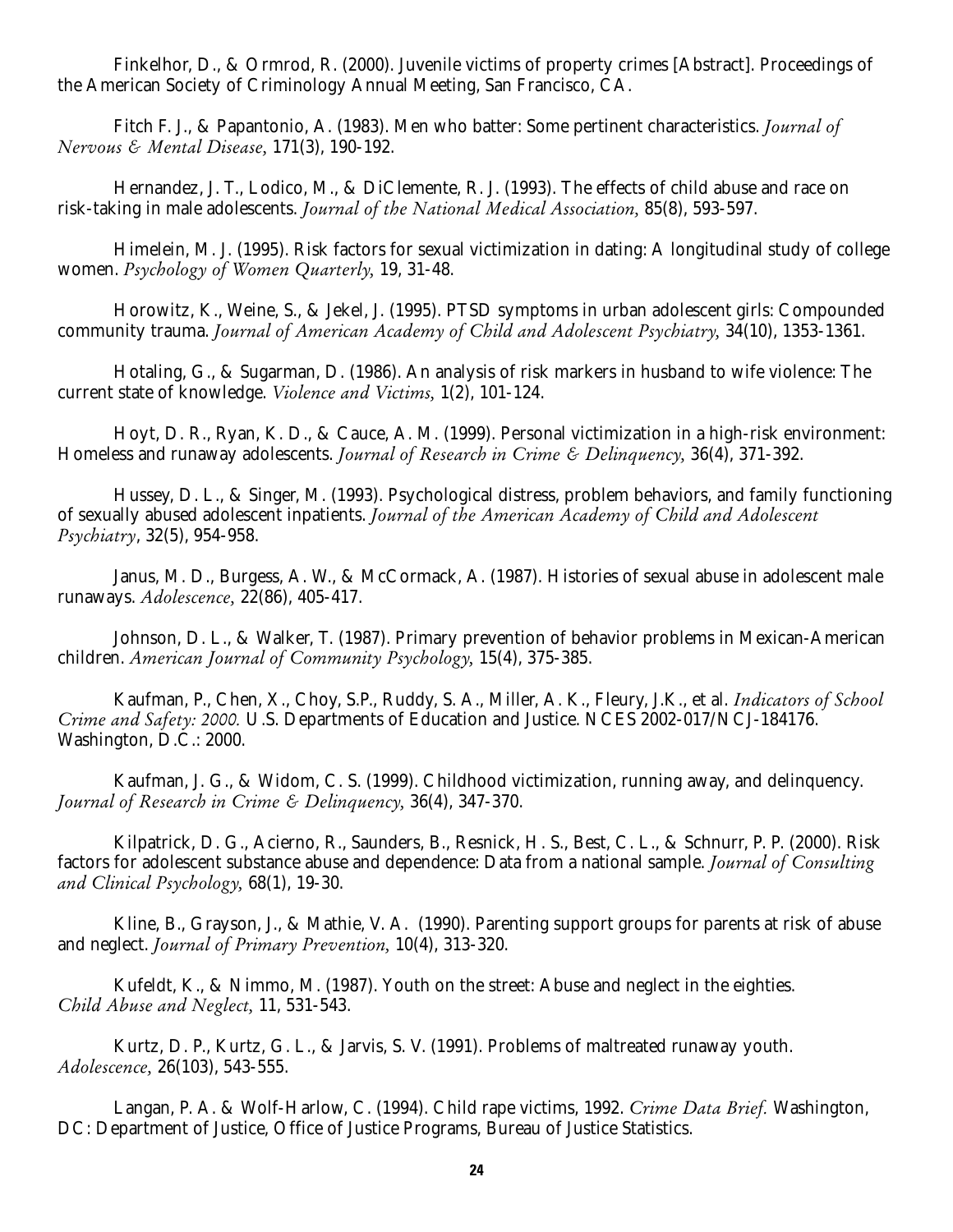MacFarlane, K., & Lieber, L. (1978). Parents anonymous: The growth of an idea. *Child Abuse and Neglect,* June, 1-8.

MacMillan, R. (2000). Adolescent victimization and income deficits in adulthood: Rethinking the costs of criminal violence from a life-course perspective. *Criminology,* 38(2), 553-580.

Menard, S. (1998). *Repeat victimization in a high-risk neighborhood sample.* Boulder, CO: Institute of Behavioral Science, University of Colorado, Boulder.

Murphy, S. M., Kilpatrick, D. G., Amick-McMullan, A., Veronen, L. J., Paduhovich, J., Best, C. L., et al. (1988). Current psychological functioning of child sexual assault survivors: A community study. *Journal of Interpersonal Violence,* 3(1), 55-79.

Office of Juvenile Justice and Delinquency Prevention. (2001). *Easy assess to the FBI's Supplementary Homicide Reports: 1980-1998.* Retrieved June 3, 2001, from http://ojjdp.ncjrs.org/ojstatbb/ezashr/default.asp

Olds, D. L., Henderson, C. R., Cole, R., et al. (1998). Long-term effects of nurse home visitation on children's criminal and antisocial behavior. *Journal of the American Medical Association,* 280(14), 1238-1244.

Paradise, J. E., Rose, L., Sleeper, L. A., & Nathanson, M. (1994). Behavior, family function, school performance, and predictors of persistent disturbance in sexually abused children. *Pediatrics,* 93(3), 452-459.

Perkins, C. A. (1997). Age patterns of victims of serious violent crimes. *Bureau of Justice Statistics Special Report.* Washington, DC: U.S. Department of Justice, Office of Justice Programs.

Rennison, C. M. (2000). Criminal victimization 1999: Changes 1998-99 with trends 1993-99. *Bureau of Justice Statistics' National Crime Victimization Survey*. Washington, DC: U.S. Department of Justice, Office of Justice Programs.

Roche, T. (2000, November 13). The crisis of foster care. *Time,* 74-82.

Saltonstall, M. (1973). *Runaways and street children in Massachusetts.* Boston, MA: Massachusetts Committee on Children and Youth.

Sansonnet-Hayden, H., Haley, G., Marriage, K., et. al. (1987). Sexual abuse and psychopathology in hospitalized adolescents. *Journal of the American Academy of Child and Adolescent Psychiatry,* 27, 650-654.

Sieving, R. E., Beuhring, T., Resnick, M. D., Bearinger, L. H., Shew, M., Ireland, M., at al. (2000). Development of adolescent self-report measures from the National Longitudinal Study of Adolescent Health. *Journal of Adolescent Health,* 28, 73-81.

Simons, R. L. & Whitbeck, L. B. (1991). Running away during adolescence as a precursor to adult homelessness. *Social Service Review,* 65(2), 224-247.

Small, S. A., & Kerns, D. (1993). Unwanted sexual activity among peers during early and middle adolescence: Incidence and risk factors. *Journal of Marriage and the Family,* 55, 941-952.

Smith, C., & Thornberry, T. P. (1995). The relationship between childhood maltreatment and adolescent involvement in delinquency. *Criminology,* 33(4), 451-481.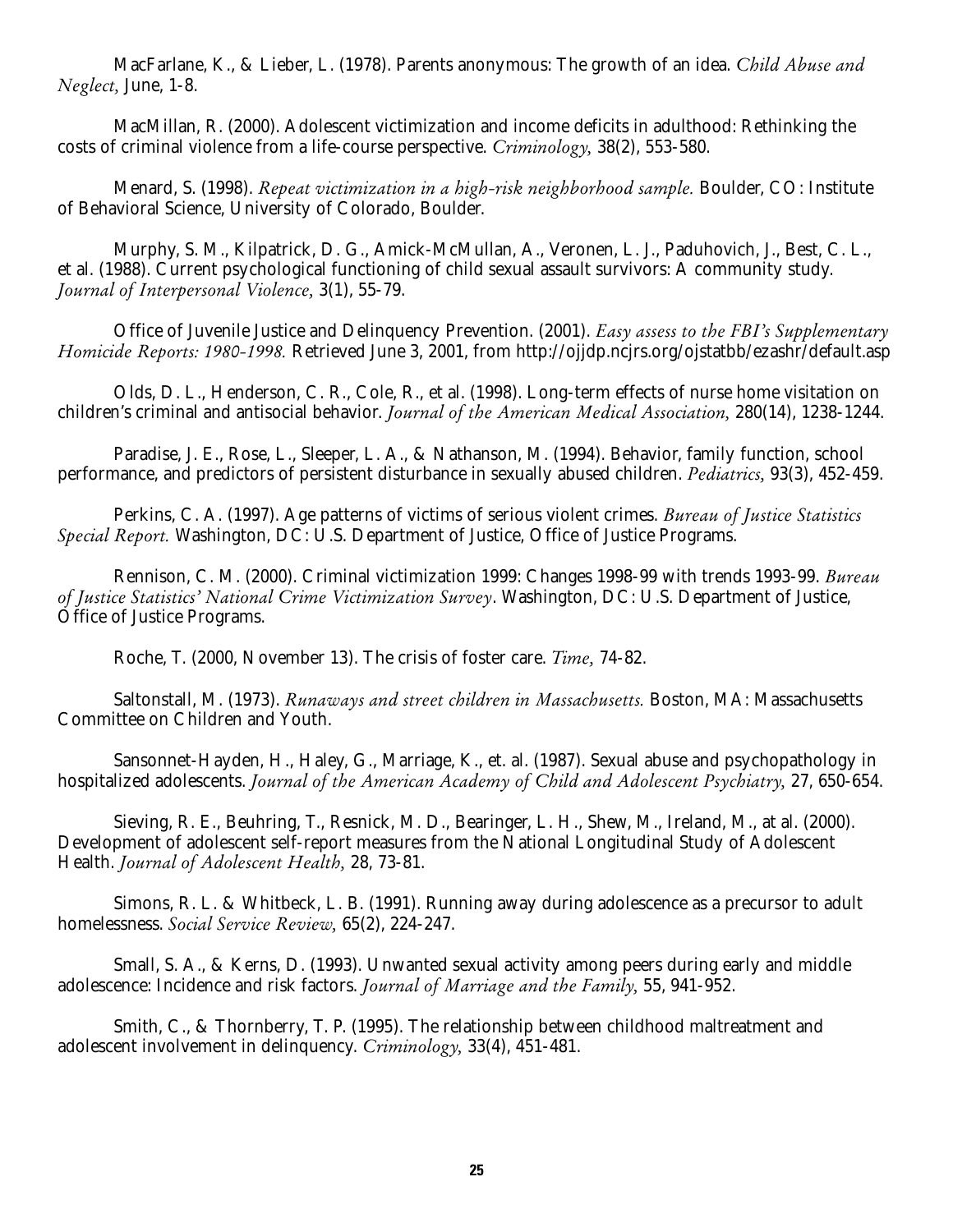Snyder, H. N., & Finnegan, T. A. (2000). *Easy access to the FBI's Supplementary Homicide Reports: 1980 – 1998.* [Data presentation and analysis package]. Pittsburgh, PA: National Center for Juvenile Justice [producer]. Washington, DC: Office of Juvenile Justice and Delinquency Prevention [distributor].

Snyder, H. N., & Sickmund, M. (1999). *Juvenile offenders and victims: 1999 national report.* Pittsburgh, PA: National Center for Juvenile Justice [producer]. Washington DC: Department of Justice, Office of Justice Programs, Office of Juvenile Justice and Delinquency Prevention [distributor].

Sugarman, D. B. & Hotaling, G. T. (1989). Dating violence: Prevalence, context and risk markers. In M. A. Pirog-Good & J. E. Stets (Eds.), *Violence in dating relationships* (pp. 3-32). New York: Praeger.

Thornberry, T. P. (1994). Violent families and youth violence. *OJJDP Fact Sheet.* Washington, DC: U.S. Department of Justice, Office of Justice Programs, Office of Juvenile Justice and Delinquency Prevention.

Tjaden, P. G., & Thoennes, N. (2001). Coworker violence and gender: Findings from the National Violence Against Women Survey. *American Journal of Preventative Medicine,* 20(2), 85-89.

U.S. Department of Health and Human Services, Administration of Children, Youth and Families. Child Maltreatment 1997: Reports from the States to the National Child Abuse and Neglect Data System (Washington, DC: U.S. Government Printing Office, 2000).

U.S. Department of Health and Human Services Administration of Children, Youth and Families. The Third National Incidence Study of Child Abuse and Neglect (Washington, DC: U.S. Government Printing Office, 1996).

Van Hasselt, V. B., Ammerman, R. T., Glancy, L. J., & Bukstein, O. G. (1992). Maltreatment in psychiatrically hospitalized dually diagnosed adolescent substance abusers. *Journal of the American Academy of Child and Adolescent Psychiatry,* 31(5), 868-874.

Watts, W. D., & Ellis, A. M. (1993). Sexual abuse and drinking and drug use: Implications for prevention. *Journal of Drug Education,* 23(2), 183-200.

Whitbeck, L. B., & Simons, R. L. (1993). A comparison of adaptive strategies and patterns of victimization among homeless adolescents and adults. *Violence and Victims,* 8(2), 135-152.

Whitbeck, L. B, Hoyt, D. R., & Ackley K. A. (1997). Families of homeless and runaway adolescents: A comparison of parent/caretaker and adolescent perspectives on parenting, family violence, and adolescent conduct. *Child Abuse & Neglect,* 21(6), 517-528.

Whitbeck, L. B., Hoyt, D. R., & Yoder, K. A. (1999). A risk-amplification model of victimization and depressive symptoms among runaway and homeless adolescents [Special Issue]. *American Journal of Community Psychology,* 27(2), 273-293.

White, J. W. & Koss, M. P. (1991). Courtship violence: Incidence in a national sample of higher education students. *Violence and Victims,* 6(4), 247-256.

Widom, C. S. (1998). Child victims: Searching for opportunities to break the cycle of violence. *Applied & Preventive Psychology,* 7, 225-234.

Widom, C. S. (1989). The cycle of violence. *Science,* 244, 160-166.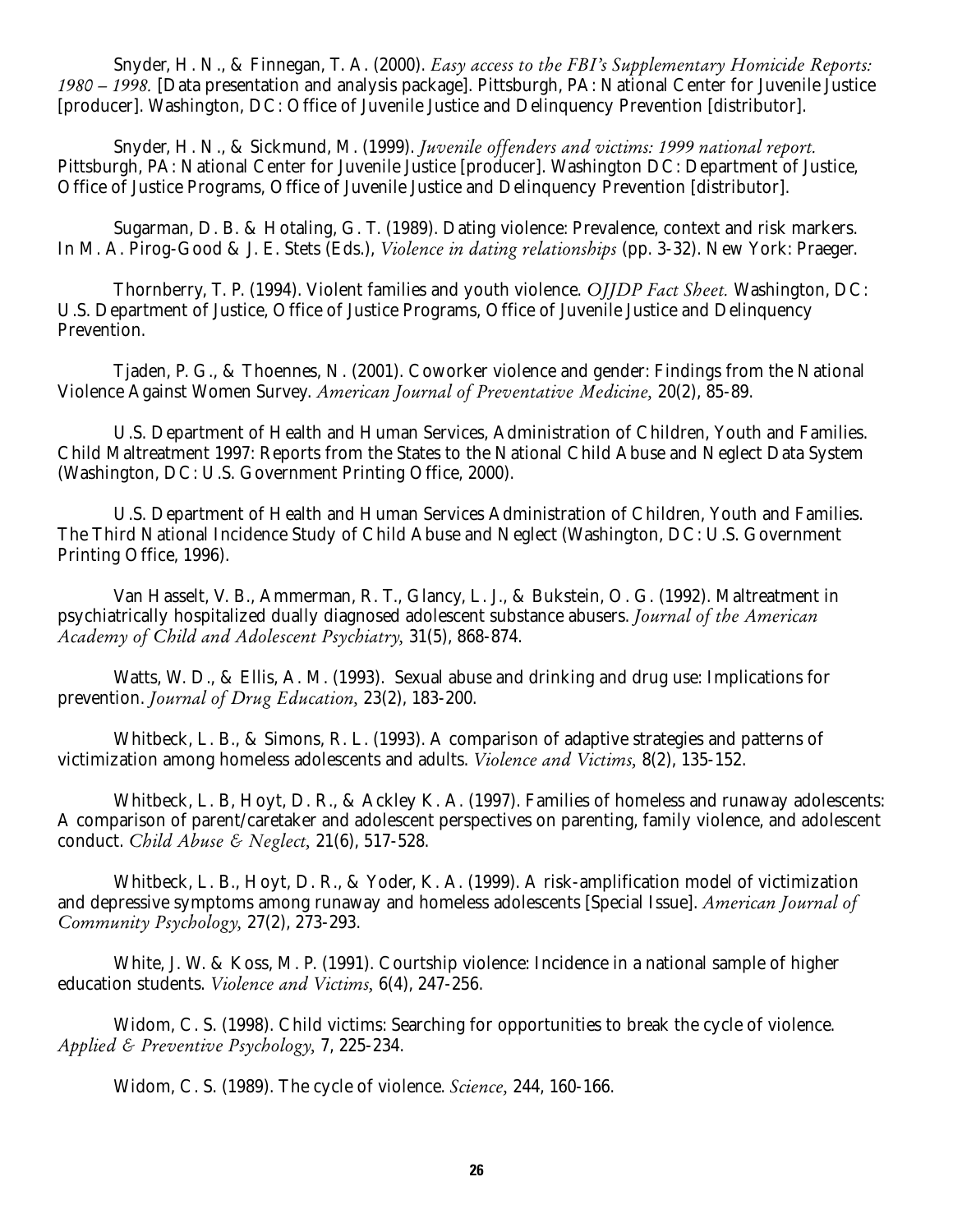Widom, C. S. (1991). Childhood victimization: Risk factor for delinquency. In M. E. Colten & S. Gore (Eds.), *Adolescent Stress: Causes & consequences* (201-221). New York: Aldine de Gruyter.

Widom, C. S., & Ames, M. A. (1994). Criminal consequences of childhood sexual victimization. *Child Abuse & Neglect,* 18(4), 303-318.

Widom, C. S., & Kuhns, J. B. (1996). Childhood victimization and subsequent risk for promiscuity, prostitution, and teenage pregnancy: A prospective study. *American Journal of Public Health,* 86(11), 1607- 1612.

Woodward, L. J., & Fergusson, D. (2000). Childhood peer relationship problems and later risks of educational under-achievement and unemployment. *Journal of Child Psychology and Psychiatry,* 41(2), 191-201.

Zingraff, M. T., Leiter, J., Myers, K. A., et. al. (1993). Child maltreatment and youthful problem behavior. *Criminology,* 31(2), 173-202.